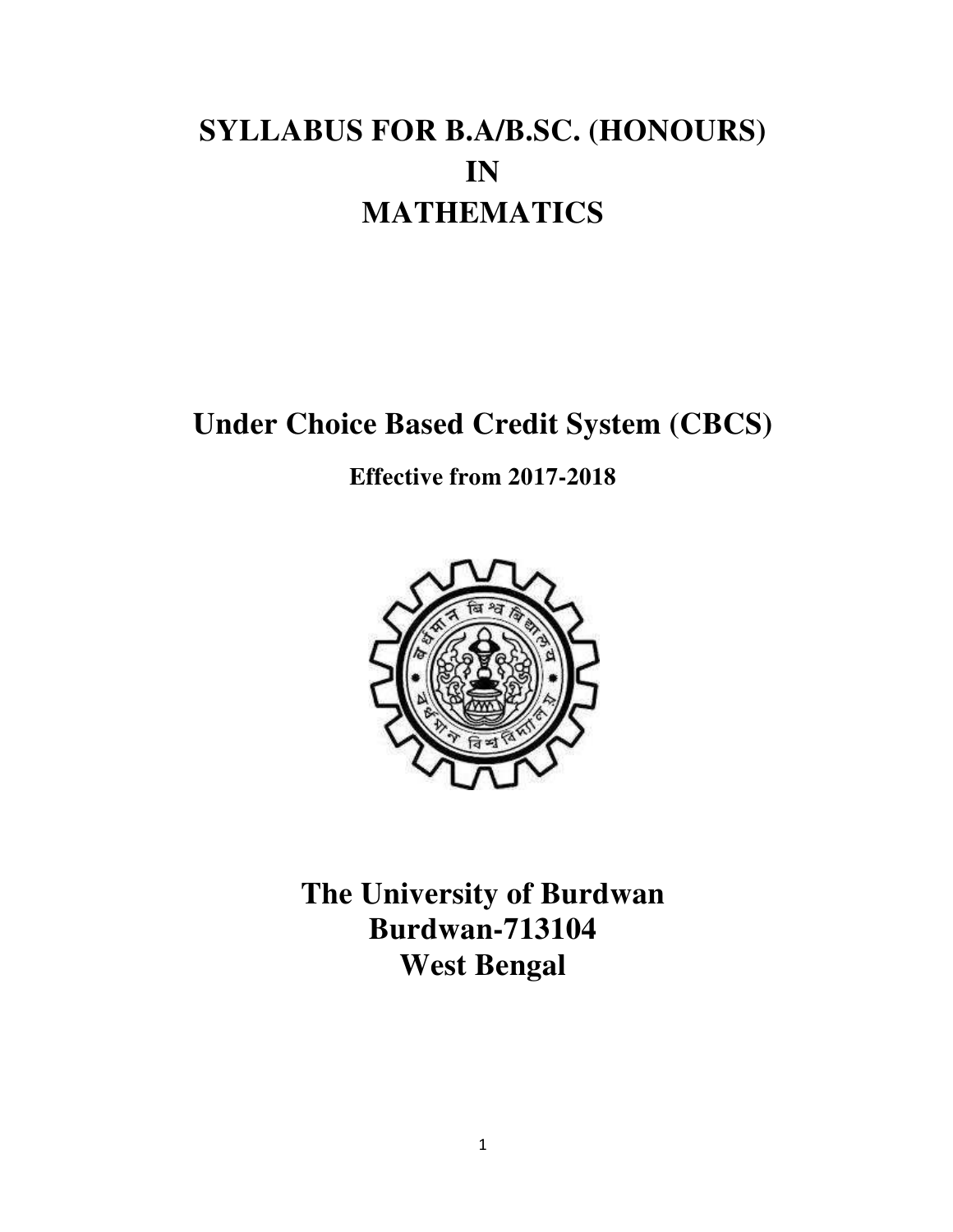## **Outlines of Course Structures**

The main components of this syllabus are as follows:

- **1. Core Course**
- **2. Elective Course**
- **3. Ability Enhancement Course**

## **1. Core Course (CC)**

A course, that should compulsorily be studied by a candidate as a core requirement, is termed as a core course.

## **2. Elective Course**

- **2.1 Discipline Specific Elective (DSE) Course:** A course, which may be offered by the main discipline/subject of study, is referred to as Discipline Specific Elective.
- **2.2 Generic Elective (GE) Course:** An elective course, chosen generally from an unrelated discipline/subject of study with intention to seek an exposure, is called a Generic Elective Course.

## **3. Ability Enhancement Course (AEC)**

The Ability Enhancement Course may be of two kinds:

## **3.1 Ability Enhancement Compulsory Course (AECC)**

## **3.2 Skill Enhancement Course (SEC)**

## **Details of Courses of B.A./B.Sc. (Honours) under CBCS**

| Course |                                   | <b>Credit</b>           |                         | <b>Marks</b>                 |  |
|--------|-----------------------------------|-------------------------|-------------------------|------------------------------|--|
| 1.     | Core Course                       | Theory + Practical      | Theory +Tutorial        | $14 \times 75 = 1050$        |  |
|        | $(14$ papers)                     | $14\times(4+2)=84$      | $14\times(5+1)=84$      |                              |  |
| 2.     | Elective Course (8 Papers)        |                         |                         |                              |  |
|        | A. DSE                            | $4 \times (4 + 2) = 24$ | $4 \times (5 + 1) = 24$ | $4 \times 75 = 300$          |  |
|        | (4 Papers)                        |                         |                         |                              |  |
|        | B. GE                             | $4 \times (4 + 2) = 24$ | $4 \times (5 + 1) = 24$ | $4 \times 75 = 300$          |  |
|        | (4 Papers)                        |                         |                         |                              |  |
| 3.     | <b>Ability Enhancement Course</b> |                         |                         |                              |  |
|        | A. AECC (2 Papers)                |                         |                         |                              |  |
|        | <b>AECC1</b> (ENVS)               | $4 \times 1 = 4$        | $4 \times 1 = 4$        | 100                          |  |
|        | AECC2 (English/MIL)               | $2\times1=2$            | $2\times1=2$            | 50                           |  |
|        |                                   |                         |                         |                              |  |
|        | B. SEC (2 Papers)                 | $2 \times 2 = 4$        | $2 \times 2 = 4$        | $2 \times 50 = 100$          |  |
|        |                                   |                         |                         |                              |  |
|        |                                   |                         |                         |                              |  |
|        | <b>Total Credit:</b>              | 142                     | 142                     | <b>Total Marks =</b><br>1900 |  |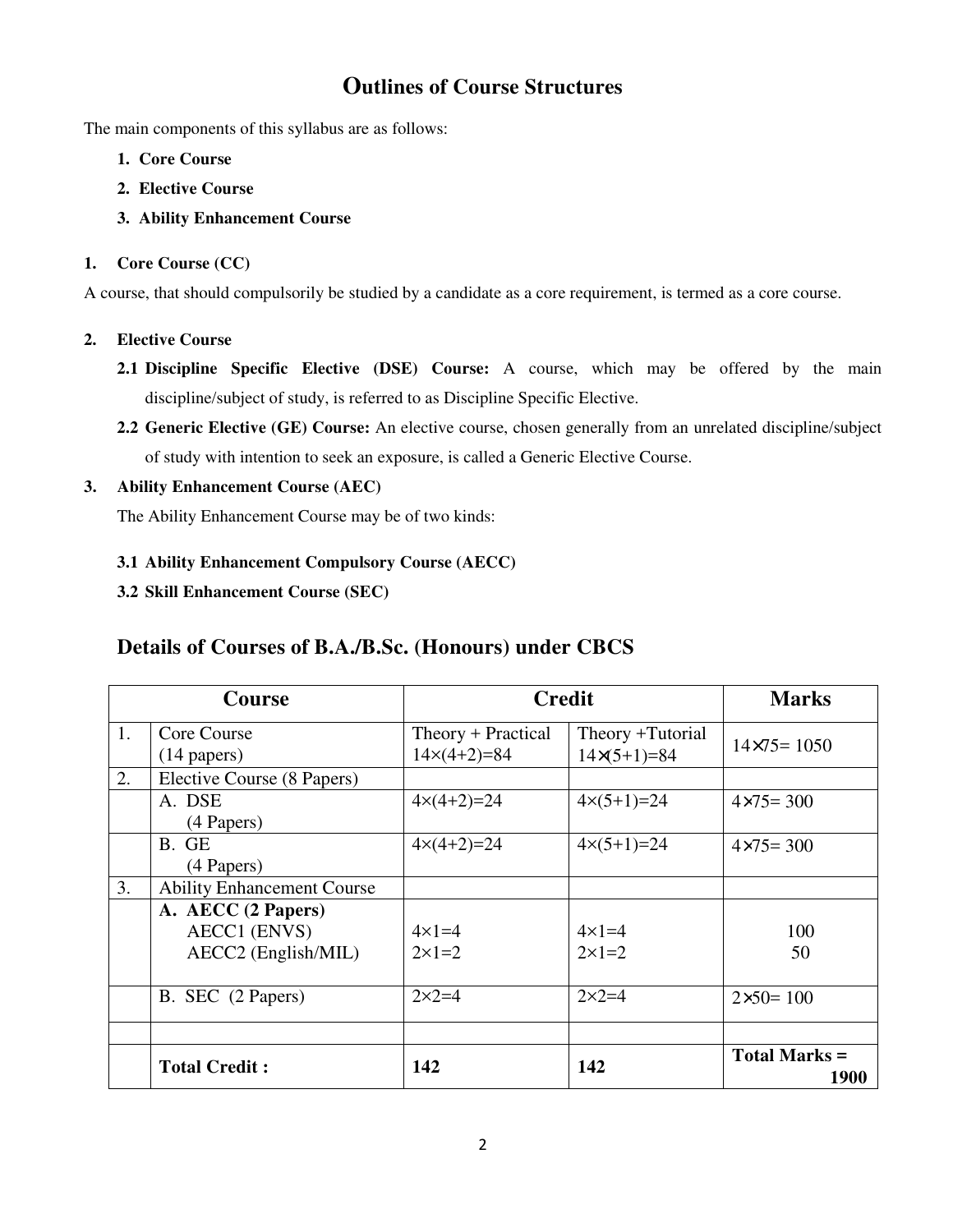| <b>Sem</b><br>ester | Course<br><b>Type</b> | <b>Course Code</b>                                                              | <b>Name of the Course</b>                                   | <b>Credit</b><br><b>Pattern</b><br>(L:T:P) | <b>Total</b><br>class<br>hrs./w<br>eek | <b>Marks</b>    | <b>Credit</b>  |  |  |
|---------------------|-----------------------|---------------------------------------------------------------------------------|-------------------------------------------------------------|--------------------------------------------|----------------------------------------|-----------------|----------------|--|--|
| I                   | CC                    | BMH1CC01                                                                        | Calculus, Geometry & Differential<br>Equations              | 5:1:0                                      | 6                                      | 75              | 6              |  |  |
|                     |                       | BMH1CC02                                                                        | Algebra                                                     | 5:1:0                                      | 6                                      | 75              | 6              |  |  |
|                     | <b>AECC</b>           |                                                                                 | <b>Environmental Studies</b>                                | 4:0:0                                      | $\overline{4}$                         | 100             | $\overline{4}$ |  |  |
|                     | <b>GE</b>             |                                                                                 | To be offered by other discipline.                          |                                            |                                        |                 | 6              |  |  |
| $\mathbf{I}$        | CC                    | BMH2CC03                                                                        | Real Analysis                                               | 5:1:0                                      | 6                                      | 75              | 6              |  |  |
|                     |                       | BMH2CC04                                                                        | Differential Equations and Vector<br>Calculus               | 5:1:0                                      | 6                                      | 75              | 6              |  |  |
|                     | <b>AECC</b>           |                                                                                 | English/Modern Indian Language                              | 2:0:0                                      | $\overline{2}$                         | 50              | $\overline{2}$ |  |  |
|                     | <b>GE</b>             |                                                                                 | To be offered by other discipline.                          |                                            |                                        |                 | 6              |  |  |
|                     | CC                    | BMH3CC05                                                                        | Theory of Real Functions &<br>Introduction to Metric Spaces | 5:1:0                                      | 6                                      | 75              | 6              |  |  |
|                     |                       | BMH3CC06                                                                        | Group Theory I                                              | 5:1:0                                      | 6                                      | 75              | 6              |  |  |
|                     |                       | BMH3CC07                                                                        | Numerical Methods & Numerical<br>Methods Lab                | 4:0:2                                      | 8                                      | 75<br>$(50+25)$ | 6              |  |  |
| III                 |                       | Choose any one from the following courses for Skill Enhancement Courses (SECs). |                                                             |                                            |                                        |                 |                |  |  |
|                     | <b>SEC</b>            | BMH3SEC11                                                                       | Logic and Sets                                              | 2:0:0                                      | $\overline{2}$                         | 50              | $\overline{2}$ |  |  |
|                     |                       | BMH3SEC12                                                                       | <b>Computer Graphics</b>                                    | 2:0:0                                      | $\mathfrak{2}$                         | 50              | $\overline{2}$ |  |  |
|                     |                       | BMH3SEC13                                                                       | Object Oriented Programming in<br>$C++$                     | 2:0:0                                      | $\mathfrak{2}$                         | 50              | $\overline{2}$ |  |  |
|                     | <b>GE</b>             |                                                                                 | To be offered by other discipline.                          |                                            |                                        |                 | 6              |  |  |
| IV                  |                       | BMH4CC08                                                                        | Riemann Integration and Series of<br>Functions              | 5:1:0                                      | 6                                      | 75              | 6              |  |  |
|                     | CC                    | BMH4CC09                                                                        | Multivariate Calculus                                       | 5:1:0                                      | 6                                      | 75              | 6              |  |  |
|                     |                       | BMH4CC10                                                                        | Ring Theory and Linear Algebra I                            | 5:1:0                                      | 6                                      | 75              | 6              |  |  |
|                     |                       | Choose any one from the following courses for Skill Enhancement Courses (SECs). |                                                             |                                            |                                        |                 |                |  |  |
|                     | <b>SEC</b>            | BMH4SEC21                                                                       | <b>Graph Theory</b>                                         | 2:0:0                                      | $\overline{2}$                         | 50              | $\overline{2}$ |  |  |
|                     |                       | BMH3SEC22                                                                       | Operating System (Linux)                                    | 2:0:0                                      | $\overline{2}$                         | 50              | $\overline{2}$ |  |  |
|                     |                       | BMH3SEC23                                                                       | <b>MATLAB</b> Programming                                   | 2:0:0                                      | $\overline{2}$                         | 50              | $\overline{2}$ |  |  |
|                     | <b>GE</b>             |                                                                                 | To be offered by other discipline.                          |                                            |                                        |                 | 6              |  |  |

## **Semester wise Course Structures**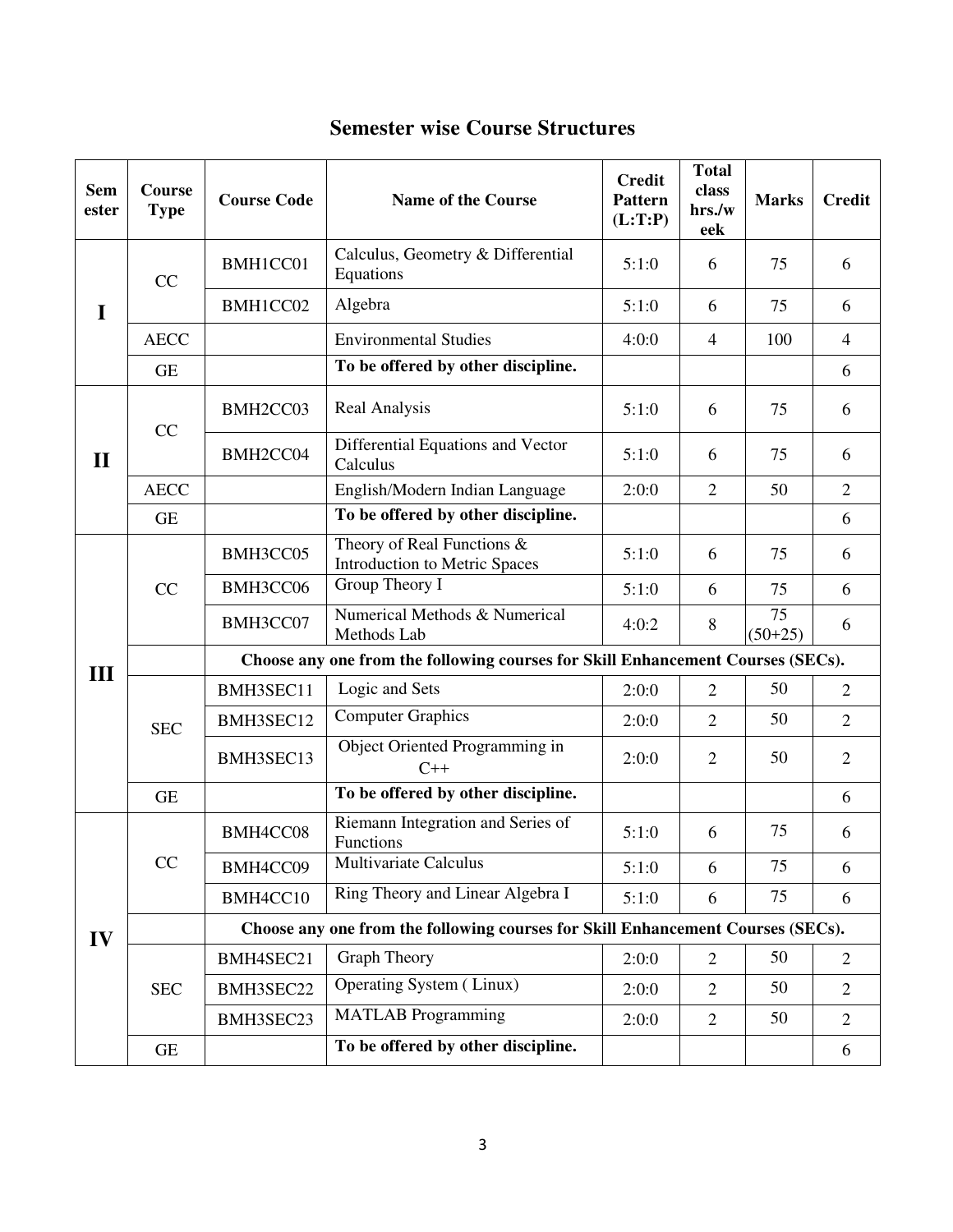| <b>Sem</b><br>ester | Course<br><b>Type</b>                                                                           | <b>Course Code</b> | <b>Name of the Course</b>                                                    | <b>Credit</b><br><b>Pattern</b><br>(L:T:P) | <b>Total</b><br>class hrs.<br>/week | <b>Marks</b> | <b>Credit</b> |  |  |
|---------------------|-------------------------------------------------------------------------------------------------|--------------------|------------------------------------------------------------------------------|--------------------------------------------|-------------------------------------|--------------|---------------|--|--|
|                     | CC                                                                                              | BMH5CC11           | Partial Differential Equations and<br>Applications                           | 5:1:0                                      | 6                                   | 75           | 6             |  |  |
|                     |                                                                                                 | BMH5CC12           | Mechanics I                                                                  | 5:1:0                                      | 6                                   | 75           | 6             |  |  |
|                     | Choose any one from the following courses for Discipline Specific Electives.                    |                    |                                                                              |                                            |                                     |              |               |  |  |
|                     | <b>DSE</b>                                                                                      | BMH5DSE11          | <b>Linear Programming</b>                                                    | 5:1:0                                      | 6                                   | 75           | 6             |  |  |
| v                   |                                                                                                 | BMH5DSE12          | Number Theory                                                                | 5:1:0                                      | 6                                   | 75           | 6             |  |  |
|                     |                                                                                                 | BMH5DSE13          | Point Set Topology                                                           | 5:1:0                                      | 6                                   | 75           | 6             |  |  |
|                     |                                                                                                 |                    | Choose any one from the following courses for Discipline Specific Electives. |                                            |                                     |              |               |  |  |
|                     |                                                                                                 | BMH5DSE21          | Probability & Statistics                                                     | 5:1:0                                      | 6                                   | 75           | 6             |  |  |
|                     | <b>DSE</b>                                                                                      | BMH5DSE22          | Portfolio Optimization                                                       | 5:1:0                                      | 6                                   | 75           | 6             |  |  |
|                     |                                                                                                 | BMH5DSE23          | Boolean Algebra and Automata<br>Theory                                       | 5:1:0                                      | 6                                   | 75           | 6             |  |  |
|                     | CC                                                                                              | BMH5CC13           | Metric Spaces and Complex Analysis                                           | 5:1:0                                      | 6                                   | 75           | 6             |  |  |
|                     |                                                                                                 | BMH5CC14           | Ring Theory and Linear Algebra II                                            | 5:1:0                                      | 6                                   | 75           | 6             |  |  |
|                     | Choose any one from the following courses for Discipline Specific Electives.                    |                    |                                                                              |                                            |                                     |              |               |  |  |
|                     | <b>DSE</b>                                                                                      | BMH6DSE31          | <b>Mathematical Modeling</b>                                                 | 5:1:0                                      | 6                                   | 75           | 6             |  |  |
|                     |                                                                                                 | BMH6DSE32          | <b>Industrial Mathematics</b>                                                | 5:1:0                                      | 6                                   | 75           | 6             |  |  |
|                     |                                                                                                 | BMH6DSE33          | Group Theory II                                                              | 5:1:0                                      | 6                                   | 75           | 6             |  |  |
| VI                  | Choose any one from the following courses for Discipline Specific Electives.                    |                    |                                                                              |                                            |                                     |              |               |  |  |
|                     | <b>DSE</b>                                                                                      | BMH6DSE41          | <b>Bio Mathematics</b>                                                       | 5:1:0                                      | 6                                   | 75           | 6             |  |  |
|                     |                                                                                                 | BMH6DSE42          | <b>Differential Geometry</b>                                                 | 5:1:0                                      | 6                                   | 75           | 6             |  |  |
|                     |                                                                                                 | BMH6DSE43          | Mechanics II                                                                 | 5:1:0                                      | 6                                   | 75           | 6             |  |  |
|                     | Optional Dissertation or project work in place of one Discipline Specific Elective (DSE) Paper. |                    |                                                                              |                                            |                                     |              |               |  |  |
|                     | PW                                                                                              | BMH6PW01           | Project Work                                                                 | 0:0:6                                      | 6                                   | 75           | 6             |  |  |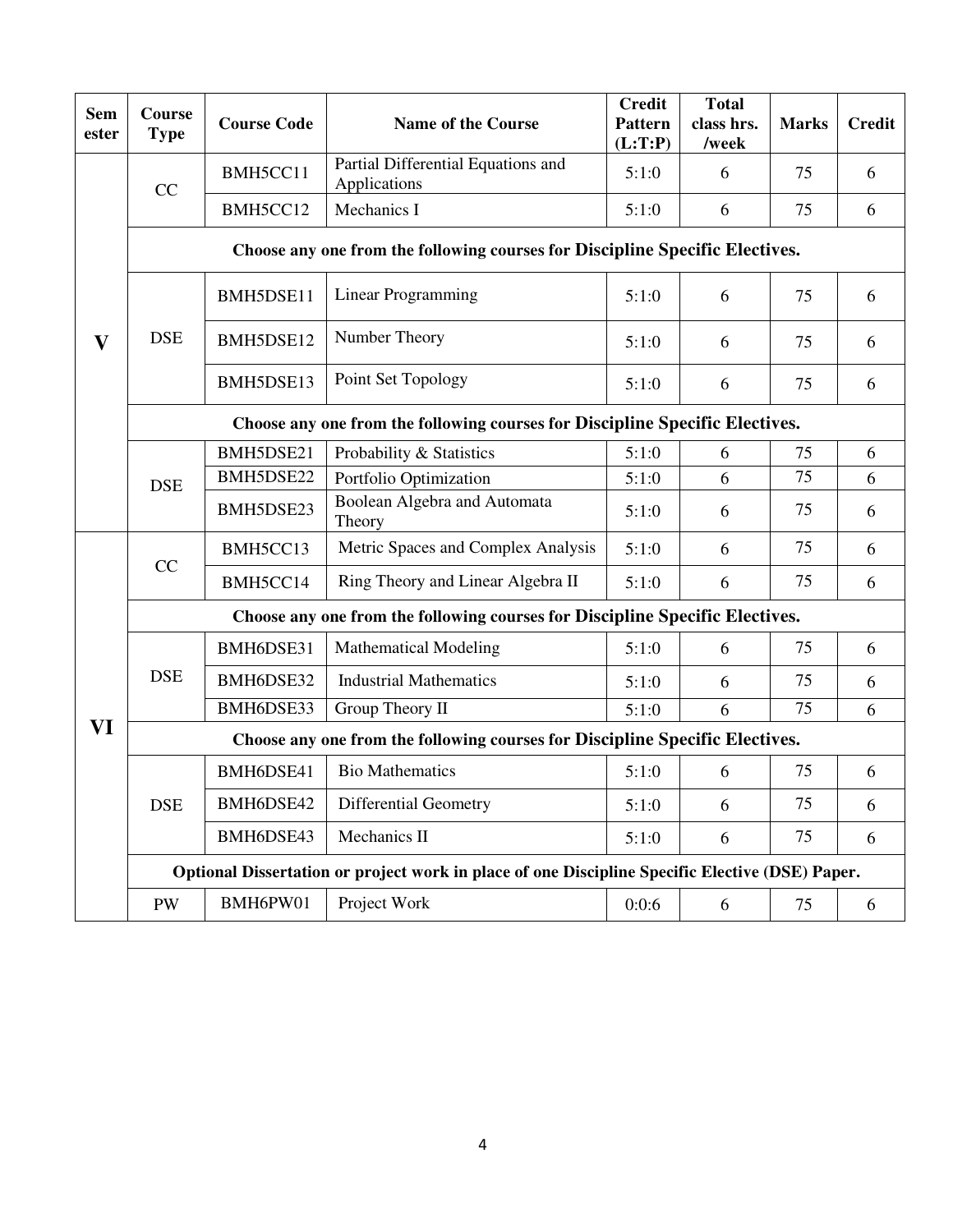## **Detailed Syllabus**

## **Course: BMH1CC01**

## **Calculus, Geometry & Differential Equations (Marks: 75)**

#### **Total Lecture Hours: 60**

**Unit -1:** Hyperbolic functions, higher order derivatives, Leibnitz rule and its applications to problems of type  $e^{ax+b}$  sin *x*,  $e^{ax+b}$  cos *x*,  $(ax+b)^n$  sinx,  $(ax+b)^n$  cosx, concavity and inflection points, envelopes, asymptotes, curve tracing in Cartesian coordinates, tracing in polar coordinates of standard curves, L'Hospital's rule, applications in business, economics and life sciences. **12L**

**Unit-2 :** Reduction formulae, derivations and illustrations of reduction formulae for the integration of sin nx, cosnx, tan nx, sec nx,  $(\log x)^n$ , sin<sup>n</sup>xsin<sup>m</sup>x, parametric equations, parametrizing a curve, arc length, arc length of parametric curves, area of surface of revolution.

Techniques of sketching conics. **12L**

**Unit -3:** Reflection properties of conics, translation and rotation of axes and second degree equations, classification of conics using the discriminant, polar equations of conics.

Spheres.Cylindrical surfaces. Central conicoids, paraboloids, plane sections of conicoids, Generating lines, classification of quadrics, Illustrations of graphing standard quadric surfaces like cone, ellipsoid. **12L**

**Unit – 4:** Differential equations and mathematical models. General, particular, explicit, implicit and singular solutions of a differential equation. Exact differential equations and integrating factors, separable equations and equations reducible to this form, linear equation and Bernoulli equations, special integrating factors and transformations. **12L**

#### **Graphical Demonstration (Teaching Aid) 12L**

- 1. *Plotting of graphs of function*  $e^{ax + b}$ ,  $log(ax + b)$ ,  $1/(ax + b)$ ,  $sin(ax + b)$ ,  $cos(ax + b)$ ,  $|ax + b|$  and to *illustrate the effect of a and b on the graph*
- 2. *Plotting the graphs of polynomial of degree 4 and 5, the derivative graph, the second derivative graph and comparing them.*
- 3. *Sketching parametric curves (Eg. Trochoid, cycloid, epicycloids, hypocycloid).*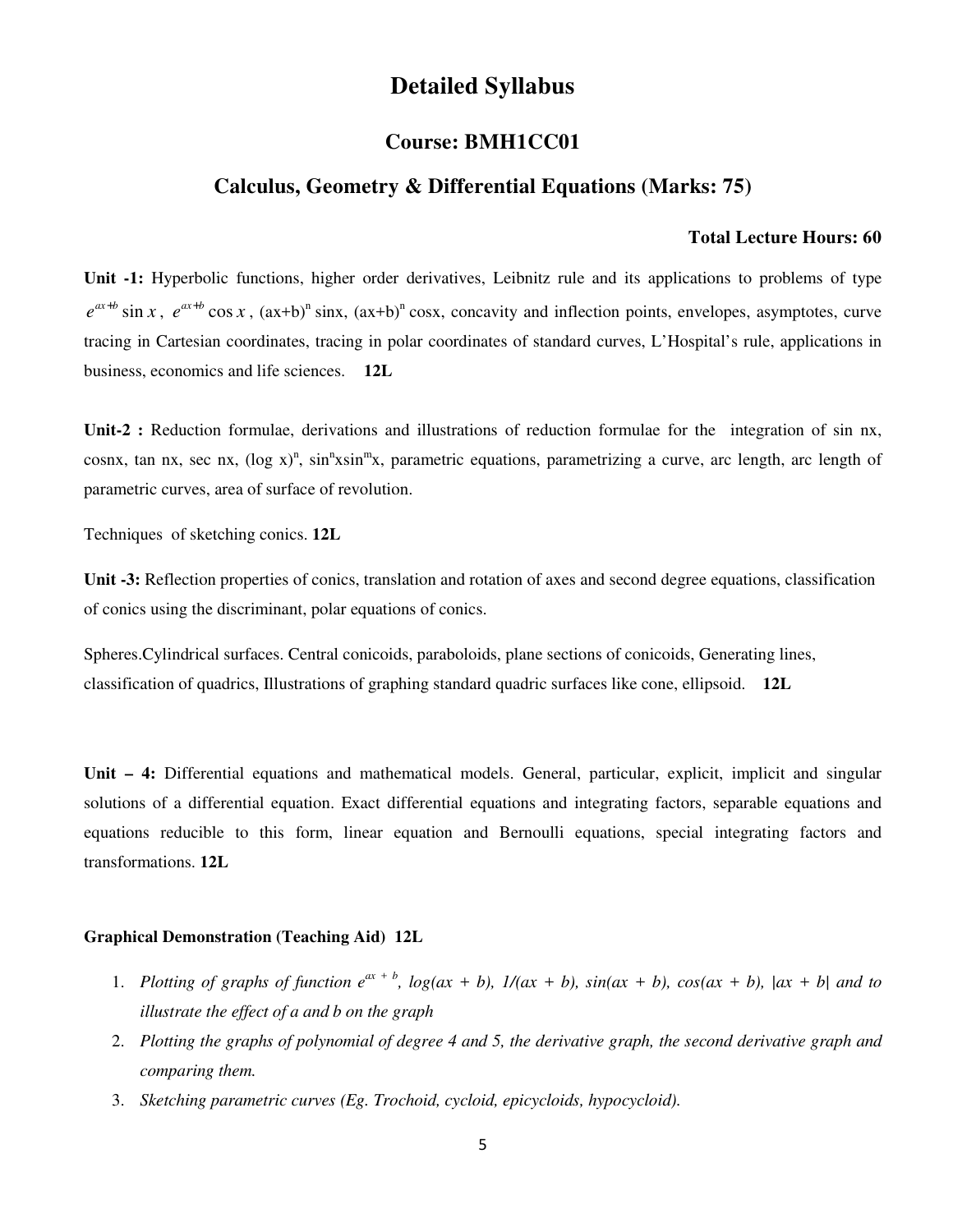- 4. *Obtaining surface of revolution of curves.*
- 5. *Tracing of conics in Cartesian coordinates/polar coordinates.*
- 6. *Sketching ellipsoid, hyperboloid of one and two sheets, elliptic cone, elliptic, paraboloid, and hyperbolic paraboloid using Cartesian coordinates.*

#### **Books Recommended :**

- G.B. Thomas and R.L. Finney, Calculus, 9th Ed., Pearson Education, Delhi, 2005.
- M.J. Strauss, G.L. Bradley and K. J. Smith, Calculus, 3rd Ed., Dorling Kindersley (India) P. Ltd. (Pearson Education), Delhi, 2007.
- H. Anton, I. Bivens and S. Davis, Calculus, 7th Ed., John Wiley and Sons (Asia) P. Ltd., Singapore, 2002.
- $\triangleright$  R. Courant and F. John, Introduction to Calculus and Analysis (Volumes I & II), Springer- Verlag, New York, Inc., 1989.
- S.L. Ross, Differential Equations, 3rd Ed., John Wiley and Sons, India, 2004.
- Murray, D., Introductory Course in Differential Equations, Longmans Green and Co. 1897.
- G.F.Simmons, Differential Equations, Tata Mcgraw Hill, 1991.
- T. Apostol, Calculus, Volumes I and II. Vol-I, 1966, Vol-II, 1968.
- $\triangleright$  S. Goldberg, Calculus and Mathematical analysis, 1989.

## **Course: BMH1CC02**

## **Algebra (Marks: 75)**

#### **Total Lecture Hours: 60**

**Unit -1 :** Polar representation of complex numbers, n-th roots of unity, De Moivre's theorem for rational indices and its applications. **5L**

Theory of equations: Relation between roots and coefficients, Transformation of equation, Descartes rule of signs, Cubic and biquadratic equations. Reciprocal equation, separation of the roots of equations, Strum,s theorem. **8L** 

Inequality: The inequality involving AM≥GM≥HM, Cauchy-Schwartz inequality. **4L** 

Unit -2 : Equivalence relations and partitions, Functions, Composition of functions, Invertible functions, One to one correspondence and cardinality of a set. Well-ordering property of positive integers, Division algorithm, Divisibility and Euclidean algorithm. Congruence relation between integers. Principles of Mathematical Induction, statement of Fundamental Theorem of Arithmetic. **15L**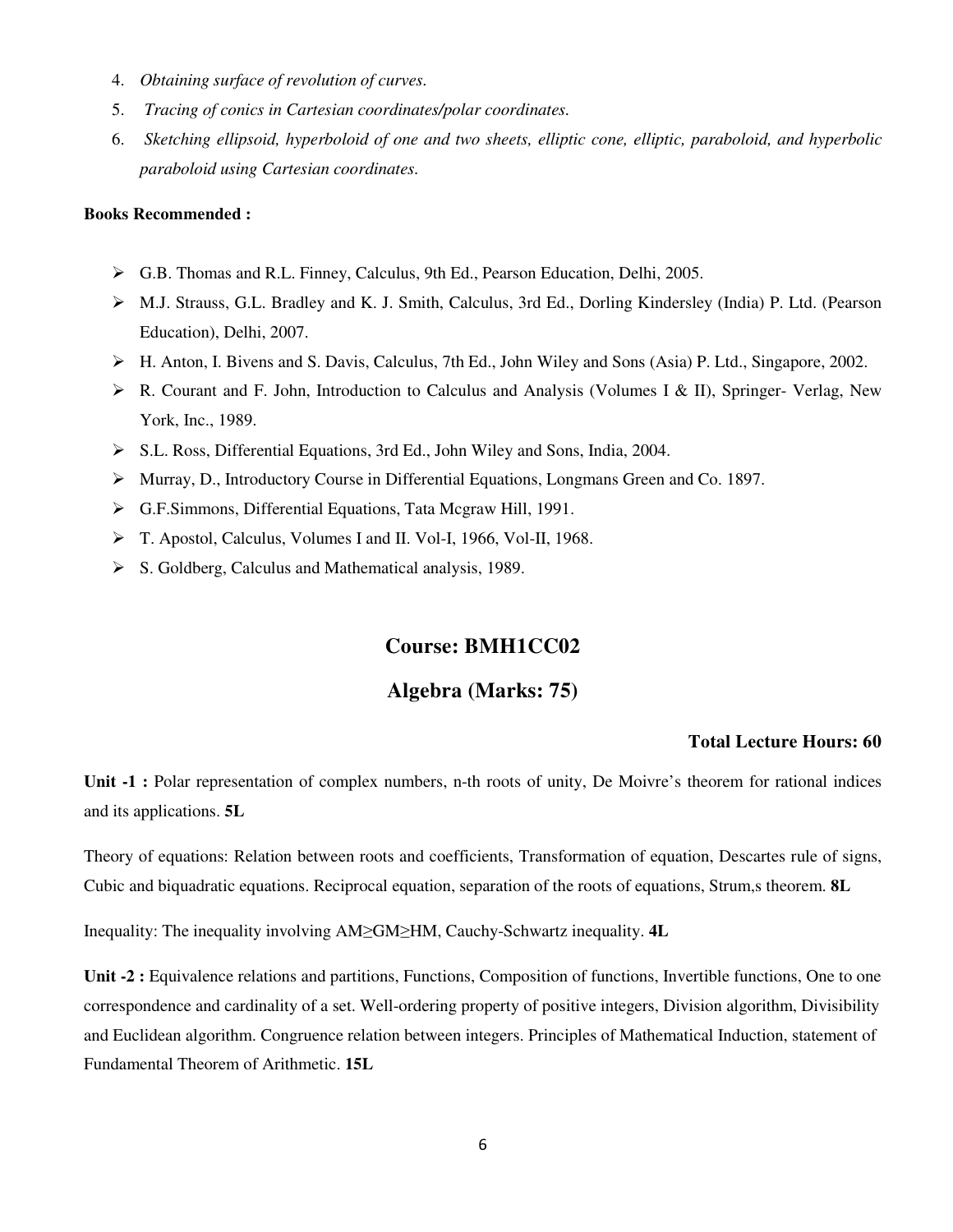**Unit -3:** Systems of linear equations, row reduction and echelon forms, vector equations, the matrix equation Ax=b, solution sets of linear systems, applications of linear systems, linear independence. **10L**

**Unit 4:** Introduction to linear transformations, matrix of a linear transformation, inverse of a matrix, characterizations of invertible matrices. Vector Spaces of  $R^n$ , Subspaces of  $R^n$ , dimension of subspaces of  $R^n$ , rank of a matrix, Eigen values, Eigen Vectors and Characteristic Equation of a matrix. Cayley-Hamilton theorem and its use in finding the inverse of a matrix. **18L**

#### **Books Recommended :**

- Titu Andreescu and Dorin Andrica, Complex Numbers from A to Z, Birkhauser, 2006.
- Edgar G. Goodaire and Michael M. Parmenter, Discrete Mathematics with Graph Theory, 3rd Ed., Pearson Education (Singapore) P. Ltd., Indian Reprint, 2005.
- David C. Lay, Linear Algebra and its Applications, 3rd Ed., Pearson Education Asia, Indian Reprint, 2007.
- $\triangleright$  K.B. Dutta, Matrix and linear algebra, 2004.
- $\triangleright$  K. Hoffman, R. Kunze, Linear algebra, 1971.
- W.S. Burnstine and A.W. Panton, Theory of equations, 2007.

## **Course: BMH2CC03**

## **Real Analysis (Marks: 75)**

#### **Total Lecture Hours: 60**

**Unit-1:** Review of Algebraic and Order Properties of ℝ, ε-neighbourhood of a point in ℝ. Idea of countable sets, uncountable sets and uncountability of ℝ. Bounded above sets, Bounded below sets, Bounded Sets, Unbounded sets. Suprema and Infima.Completeness Property of ℝ and its equivalent properties. The Archimedean Property, Density of Rational (and Irrational) numbers in ℝ, Intervals. Limit points of a set, Isolated points, Open set, closed set, derived set, Illustrations of Bolzano-Weierstrass theorem for sets, compact sets in ℝ, Heine-Borel Theorem. **20L** 

**Unit-2 :**Sequences, Bounded sequence, Convergent sequence, Limit of a sequence, liminf, lim sup. Limit Theorems. Monotone Sequences, Monotone Convergence Theorem. Subsequences, Divergence Criteria.Monotone Subsequence Theorem (statement only), Bolzano Weierstrass Theorem for Sequences.Cauchy sequence, Cauchy's Convergence Criterion. **15L** 

**Unit-3 :**Infinite series, convergence and divergence of infinite series, Cauchy Criterion, Tests for convergence: Comparison test, Limit Comparison test, Ratio Test, Cauchy's nth root test, Integral test. Alternating series, Leibniz test. Absolute and Conditional convergence. **15L**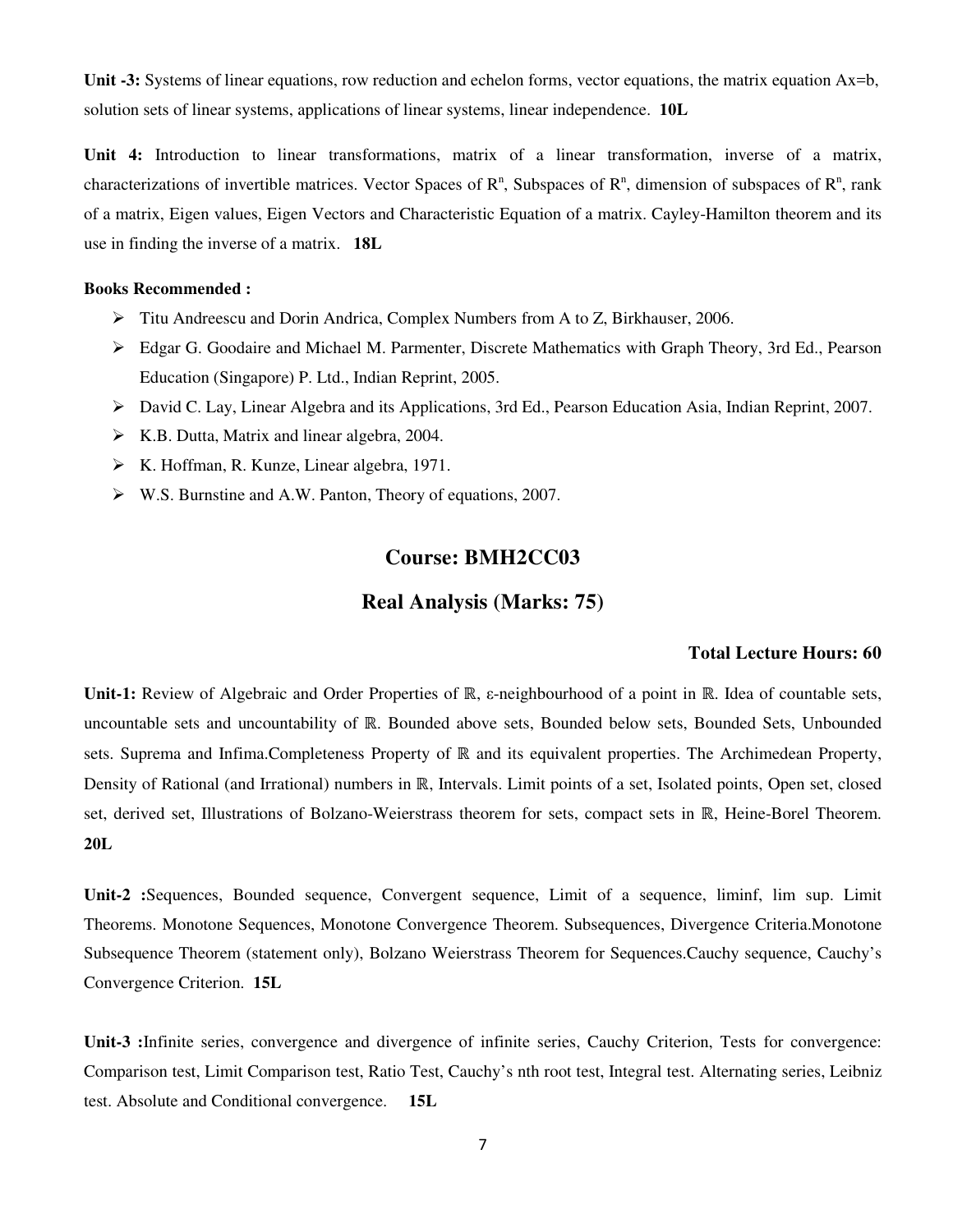#### **Graphical Demonstration (Teaching Aid) 10L**

- 1. Plotting of recursive sequences.
- 2. Study the convergence of sequences through plotting.
- 3. Verify Bolzano-Weierstrass theorem through plotting of sequences and hence identify convergent subsequences from the plot**.**
- 4. Study the convergence/divergence of infinite series by plotting their sequences of partial sum**.**
- 5. Cauchy's root test by plotting nth roots.
- 6. Ratio test by plotting the ratio of nth and  $(n+1)$ th term.

#### **Books Recommended:**

- R.G. Bartle and D. R. Sherbert, Introduction to Real Analysis, 3rd Ed., John Wiley and Sons (Asia) Pvt. Ltd., Singapore, 2002.
- Gerald G. Bilodeau , Paul R. Thie, G.E. Keough, An Introduction to Analysis, 2nd Ed., Jones & Bartlett, 2010.
- Brian S. Thomson, Andrew. M. Bruckner and Judith B. Bruckner, Elementary Real Analysis, Prentice Hall, 2001.
- S.K. Berberian, a First Course in Real Analysis, Springer Verlag, New York, 1994.
- Tom M. Apostol, Mathematical Analysis, Narosa Publishing House, 1981.
- Courant and John, Introduction to Calculus and Analysis, Vol I, Springer, 1999.
- W. Rudin, Principles of Mathematical Analysis, Tata McGraw-Hill, 1953.
- Terence Tao, Analysis I, Hindustan Book Agency, 2006
- $\triangleright$  S. Goldberg, Calculus and mathematical analysis, 1989.

## **Course: BMH2CC04**

#### **Differential Equation and Vector Calculus (Marks: 75)**

#### **Total Lecture Hours: 60**

**Unit-1: Lipschitz** condition and Picard's Theorem (Statement only). General solution of homogeneous equation of second order, principle of super position for homogeneous equation, Wronskian: its properties and applications, Linear homogeneous and non-homogeneous equations of higher order with constant coefficients, Euler's equation, method of undetermined coefficients, method of variation of parameters. **20L**

**Unit -2: Systems** of linear differential equations, types of linear systems, differential operators, an operator method for linear systems with constant coefficients,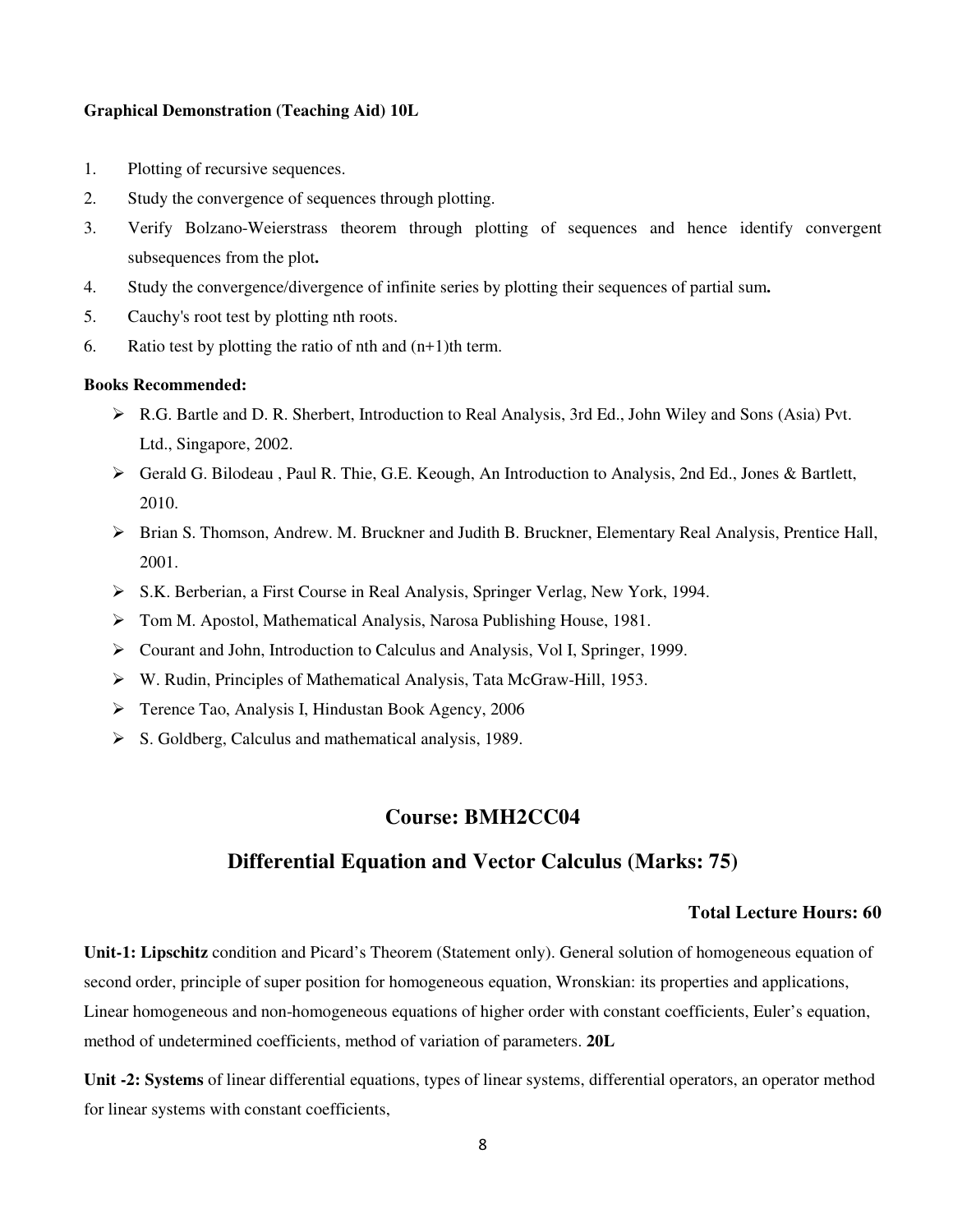Basic Theory of linear systems in normal form, homogeneous linear systems with constant coefficients: Two Equations in two unknown functions. **20L** 

**Unit-3:** Equilibrium points, Interpretation of the phase plane

Power series solution of a differential equation about an ordinary point, solution about a regular singular point. **6L** 

**Unit- 4 :**Triple product, introduction to vector functions, operations with vector-valued functions, limits and continuity of vector functions, differentiation and integration of vector functions. **10L** 

#### **Graphical Demonstration (Teaching Aid)** : **4L**

- 1. Plotting of family of curves which are solutions of second order differential equation.
- 2. Plotting of family of curves which are solutions of third order differential equation.

- Belinda Barnes and Glenn R. Fulford, Mathematical Modeling with Case Studies, A Differential Equation Approach using Maple and Matlab, 2nd Ed., Taylor and Francis group, London and New York, 2009.
- C.H. Edwards and D.E. Penny, Differential Equations and Boundary Value problems Computing and Modeling, Pearson Education India, 2005.
- S.L. Ross, Differential Equations, 3rd Ed., John Wiley and Sons, India, 2004.
- Martha L Abell, James P Braselton, Differential Equations with MATHEMATICA, 3rd Ed., Elsevier Academic Press, 2004.
- Murray, D., Introductory Course in Differential Equations, Longmans Green and Co, 1897.
- $\triangleright$  Boyce and Diprima, Elementary Differential Equations and Boundary Value Problems, Wiley, 2012.
- G.F.Simmons, Differential Equations, Tata McGraw Hill, 1991.
- Marsden, J., and Tromba, Vector Calculus, McGraw Hill, 1987.
- Maity, K.C. and Ghosh, R.K., Vector Analysis, New Central Book Agency (P) Ltd. Kolkata (India), 1999.
- M.R. Speigel, Schaum's outline of Vector Analysis, McGraw Hill, 1980.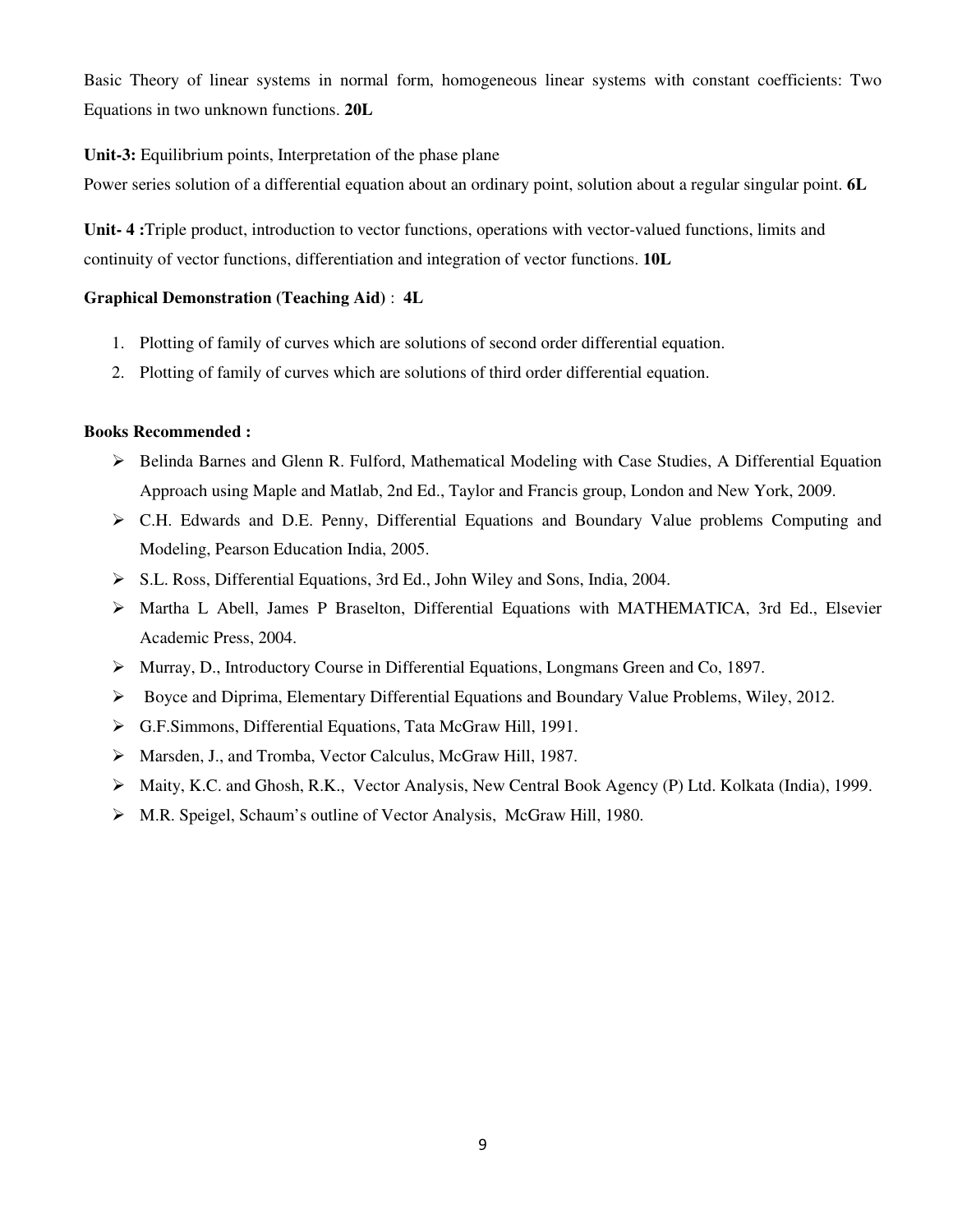## **Course: BMH3CC05**

## **Theory of Real Functions & Introduction to Metric Space (Marks: 75)**

#### **Total Lecture Hours: 60**

**Unit -1**:Limits of functions (ε - δ approach), sequential criterion for limits, divergence criteria. Limit theorems, one sided limits. Infinite limits and limits at infinity. Continuous functions, sequential criterion for continuity and discontinuity. Algebra of continuous functions. Continuous functions on an interval, intermediate value theorem, location of roots theorem, preservation of intervals theorem. Uniform continuity, non-uniform continuity criteria, theorems on uniform continuity. **25L** 

**Unit -2** :Differentiability of a function at a point and in an interval, Caratheodory's theorem, algebra of differentiable functions. Relative extrema, interior extremum, Rolle's theorem. Mean value theorem, intermediate value property of derivatives, Darboux's theorem. Applications of mean value theorem to inequalities and approximation of polynomials, Application of differential calculus : Curvature **15L**

**Unit-3**:Cauchy's mean value theorem. Taylor's theorem with Lagrange's form of remainder, Taylor's theorem with Cauchy's form of remainder, application of Taylor's theorem to convex functions, relative extrema. Taylor's series and Maclaurin's series expansions of exponential and trigonometric functions,  $\ln(1 + x)$ ,  $1/ax + b$  and  $(1 +x)^n$ . Application of Taylor's theorem to inequalities. **10L**

**Unit-4** :Metric spaces: Definition and examples. Open and closed balls, neighbourhood, open set, interior of a set. Limit point of a set, closed set, diameter of a set, subspaces, dense sets, separable spaces. **10L**

- 1. R. Bartle and D.R. Sherbert, Introduction to Real Analysis, John Wiley and Sons, 2003.
- 2. K.A. Ross, Elementary Analysis: The Theory of Calculus, Springer, 2004.
- 3. A, Mattuck, Introduction to Analysis, Prentice Hall, 1999.
- 4. S.R. Ghorpade and B.V. Limaye, a Course in Calculus and Real Analysis, Springer, 2006.
- 5. Tom M. Apostol, Mathematical Analysis, Narosa Publishing House, 2002.
- 6. R. Courant and F. John, Introduction to Calculus and Analysis, Vol II, Springer, 1999.
- 7. W. Rudin, Principles of Mathematical Analysis, Tata McGraw-Hill, 2017.
- 8. Terence Tao, Analysis II, Hindustan Book Agency, 2006
- 9. Satish Shirali and Harikishan L. Vasudeva, Metric Spaces, Springer Verlag, London, 2006
- 10. S. Kumaresan, Topology of Metric Spaces, 2nd Ed., Narosa Publishing House, 2011.
- 11. G.F. Simmons, Introduction to Topology and Modern Analysis, McGraw-Hill, 2004.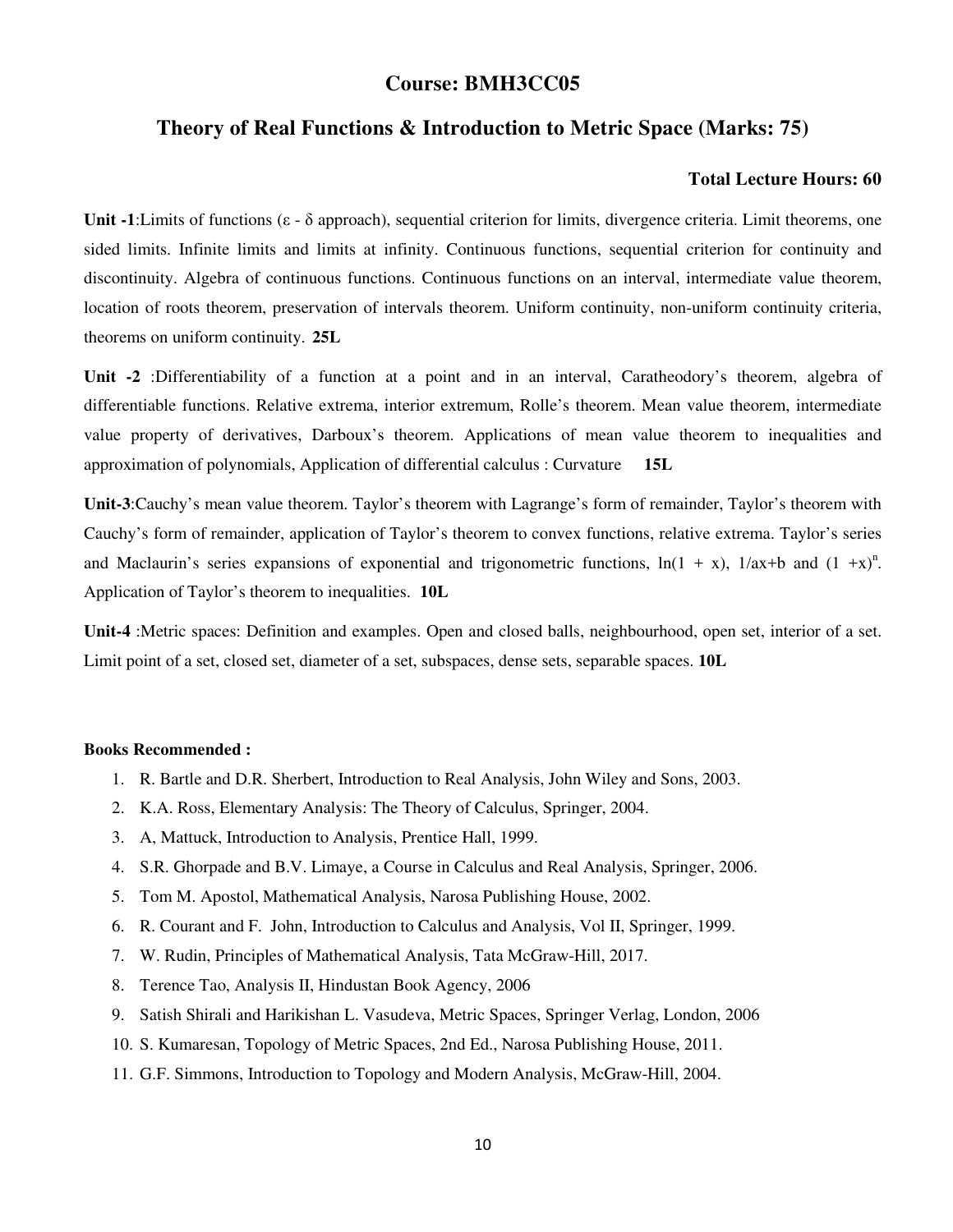## **Course: BMH3CC06**

## **Group Theory–I (Marks: 75)**

#### **Total Lecture Hours: 60**

**Unit-1 :**Symmetries of a square, Dihedral groups, definition and examples of groups including permutation groups and quaternion groups (through matrices), elementary properties of groups. **10L**

**Unit-2:**Subgroups and examples of subgroups, centralizer, normalizer, center of a group, product of two subgroups.

**5L**

**Unit-3 :**Properties of cyclic groups, classification of subgroups of cyclic groups, Cycle notation for permutations, properties of permutations, even and odd permutations, alternating group, properties of cosets, Lagrange's theorem and consequences including Fermat's Little theorem. **20L**

**Unit-4:** External direct product of a finite number of groups, normal subgroups, factor groups, Cauchy's theorem for finite abelian groups. **10L**

**Unit-5:** Group homomorphisms, properties of homomorphisms, Cayley's theorem, properties of isomorphisms, First, Second and Third isomorphism theorems. **15L**

#### .**Books Recommended :**

.

- John B. Fraleigh, A First Course in Abstract Algebra, 7th Ed., Pearson, 2002.
- M. Artin, Abstract Algebra, 2nd Ed., Pearson, 2011.
- Joseph A. Gallian, Contemporary Abstract Algebra, 4th Ed., 1999.
- Joseph J. Rotman, An Introduction to the Theory of Groups, 4th Ed., 1995.
- I.N. Herstein, Topics in Algebra, Wiley Eastern Limited, India, 1975.
- D.S. Malik, John M. Mordeson and M.K. Sen, Fundamentals of Abstract Algebra, 1997.

## **Course: BMH3CC07**

## **Numerical Methods & Numerical Methods Lab**

## **(Theory: 50 & Practical: 25)**

**Total Lecture Hours: 60(Theory-40, Practical-20)**

**Unit-1**: Algorithms, Convergence, Errors: Relative, Absolute. Round off, Truncation. **2L**

**Unit-2** : Transcendental and Polynomial equations: Bisection method, Newton's method, Secant method, Regulafalsi method, fixed point iteration, Newton-Raphson method. Rate of convergence of these methods. **6L**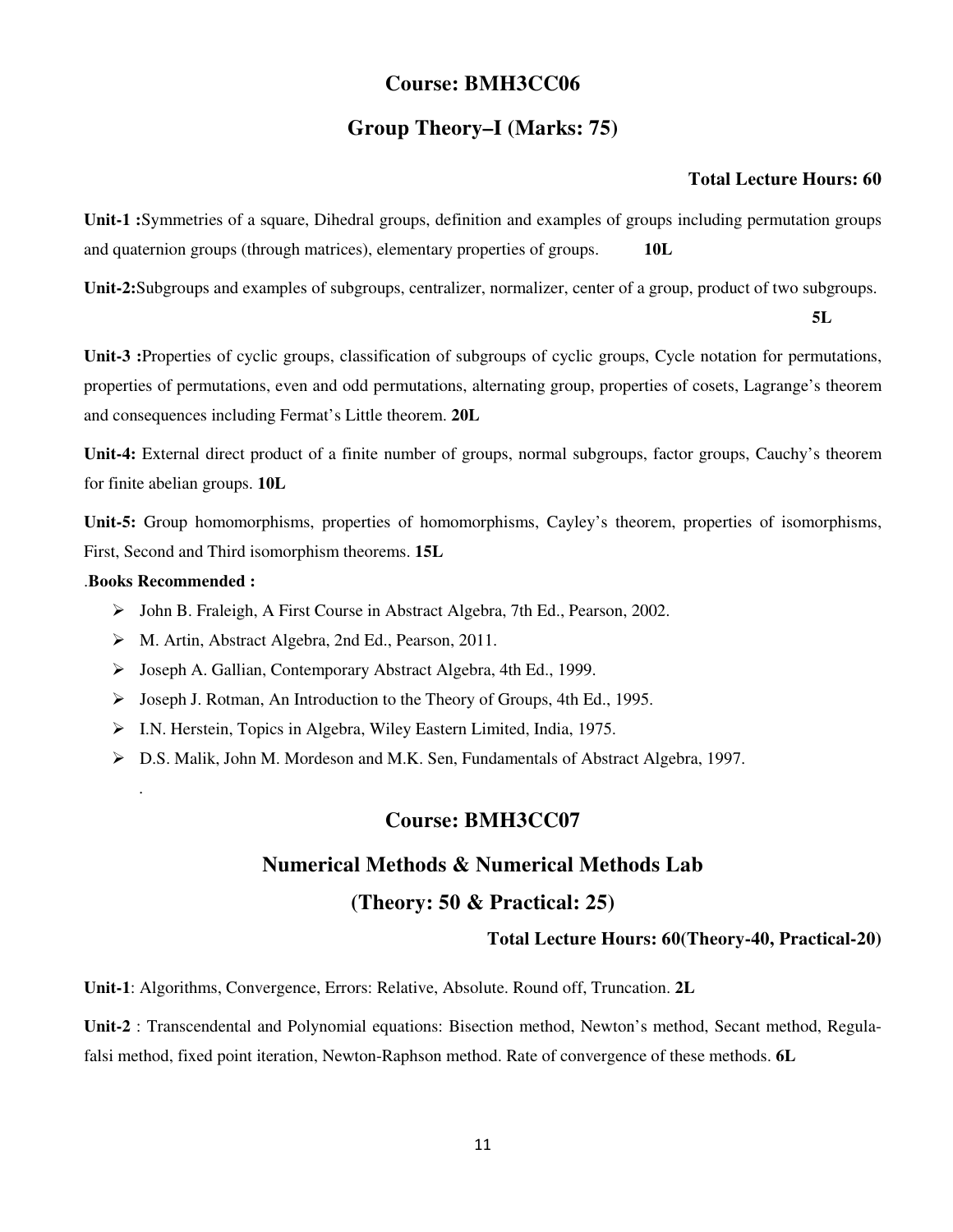**Unit -3** : System of linear algebraic equations: Gaussian Elimination and Gauss Jordan methods. Gauss Jacobi method, Gauss Seidel method and their convergence analysis, LU Decomposition. **8L**

**Unit-4**: Interpolation: Lagrange and Newton's methods, Error bounds, Finite difference operators. Gregory forward and backward difference interpolations.

Numerical differentiation: Methods based on interpolations, methods based on finite differences. **9L**

**Unit – 5 :** Numerical Integration: Newton Cotes formula, Trapezoidal rule, Simpson's 1/3rd rule, Simpsons 3/8th rule, Weddle's rule, Boole's rule. Midpoint rule, Composite Trapezoidal rule, Composite Simpson's 1/3rd rule, Gauss quadrature formula.

The algebraic eigenvalue problem: Power method. **10L**

**Unit – 6:** Ordinary Differential Equations: The method of successive approximations, Euler's method, the modified Euler method, Runge-Kutta methods of orders two and four. **5L**

#### **Unit -7: Numerical Practical 20L**

Lab notebook & Viva Voce : 5 marks Numerical Problem : 15 marks (Program:10, Result:5)

#### **List of practical (using C programming)**

- 1. Solution of transcendental and algebraic equations by
	- (a) Newton Raphson method.
	- (b) Regula Falsi method.
- 2. Solution of system of linear equations
	- (a) Gaussian elimination method
	- (b) Gauss-Seidel method
- 3. Interpolation : Lagrange Interpolation
- 4. Numerical Integration
	- (a) Trapezoidal Rule
	- (b) Simpson's one third rule
- 5. Solution of ordinary differential equations : Runge Kutta method

- $\triangleright$  Brian Bradie, A Friendly Introduction to Numerical Analysis, Pearson Education, India, 2007.
- M.K. Jain, S.R.K. Iyengar and R.K. Jain, Numerical Methods for Scientific and Engineering, 2012.
- Computation, 6th Ed., New age International Publisher, India, 2007.
- C.F. Gerald and P.O. Wheatley, Applied Numerical Analysis, Pearson Education, India, 2008.
- Uri M. Ascher and Chen Greif, A First Course in Numerical Methods, 7th Ed., PHI Learning Private Limited, 2013.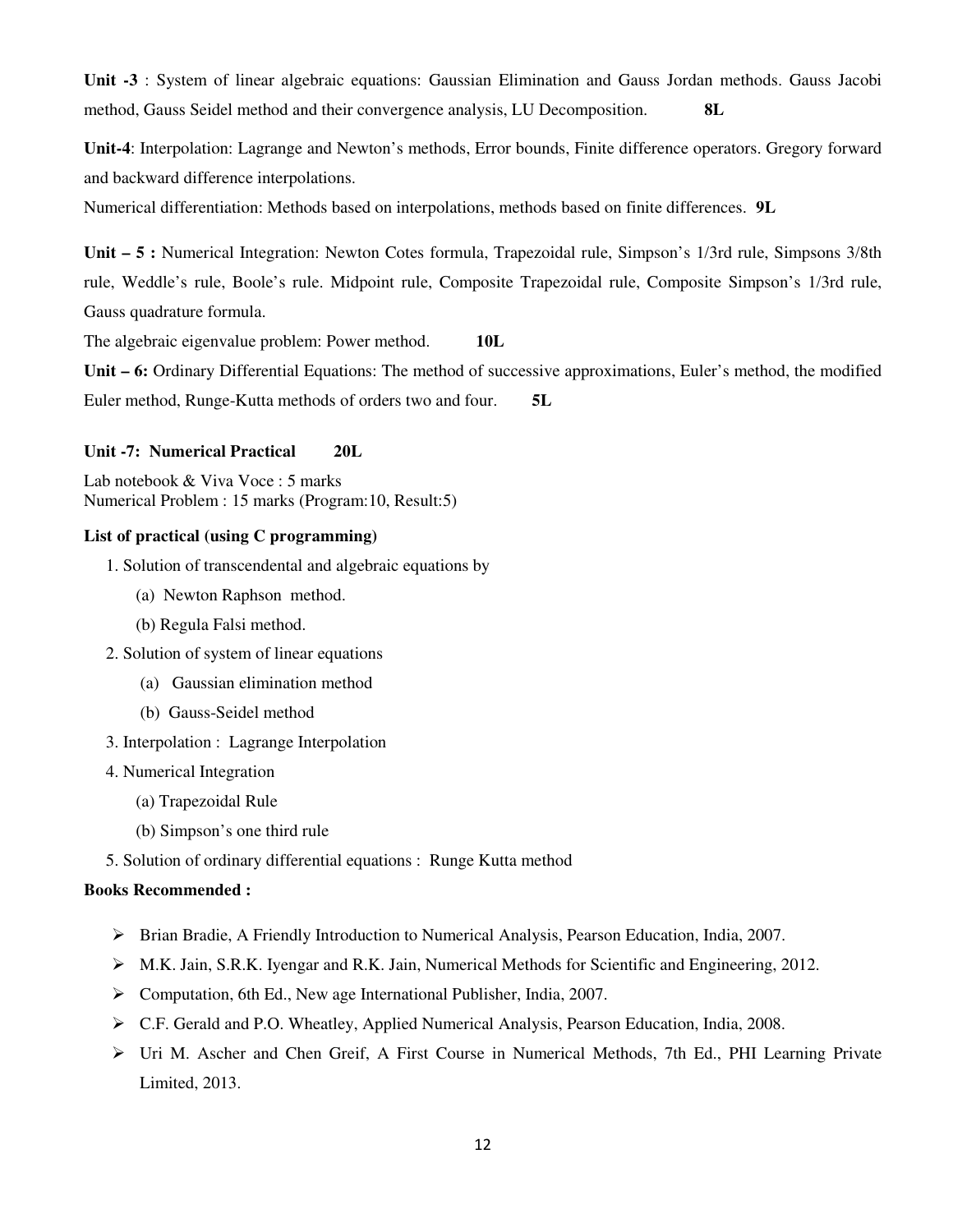- $\triangleright$  John H. Mathews and Kurtis D. Fink, Numerical Methods using Matlab, 4th Ed., PHI Learning Private Limited, 2012.
- $\triangleright$  Scarborough, James B., Numerical Mathematical Analysis, Oxford and IBH publishing co, 1966.
- $\triangleright$  Atkinson, K. E., An Introduction to Numerical Analysis, John Wiley and Sons, 1978.
- Yashavant Kanetkar, Let Us C , BPB Publications, 2016.

## **Course: BMH3SEC11**

## **Logic and Sets (Marks: 50)**

#### **Total Lecture Hours: 40**

**Unit 1 :** Introduction, propositions, truth table, negation, conjunction and disjunction. Implications, biconditional propositions, converse, contra positive and inverse propositions and precedence of logical operators. Propositional equivalence: Logical equivalences. Predicates and quantifiers: Introduction, Quantifiers, Binding variables and Negations. **18L**

**Unit 2 :** Sets, subsets, Set operations and the laws of set theory and Venn diagrams. Examples of finite and infinite sets. Finite sets and counting principle. Empty set, properties of empty set. Standard set operations. Classes of sets. Power set of a set. **7L**

Unit 3 : Difference and Symmetric difference of two sets. Set identities, Generalized union and intersections. Relation: Product set. Composition of relations, Types of relations, Partitions, Equivalence Relations with example of congruence modulo relation. Partial ordering relations, n- ary relations. **15L**

#### **Books Recommended :**

- R.P. Grimaldi, Discrete Mathematics and Combinatorial Mathematics, Pearson Education, 1998.
- P.R. Halmos, Naive Set Theory, Springer, 1974.
- E. Kamke, Theory of Sets, Dover Publishers, 1950.

## **Course: BMH3SEC12**

## **Computer Graphics (Marks: 50)**

#### **Total Lecture Hours: 40**

**Unit 1 :** Development of Computer Graphics: Raster Scan and Random Scan graphics storages, displays processors and character generators, colour display techniques, interactive input/output devices. **10L**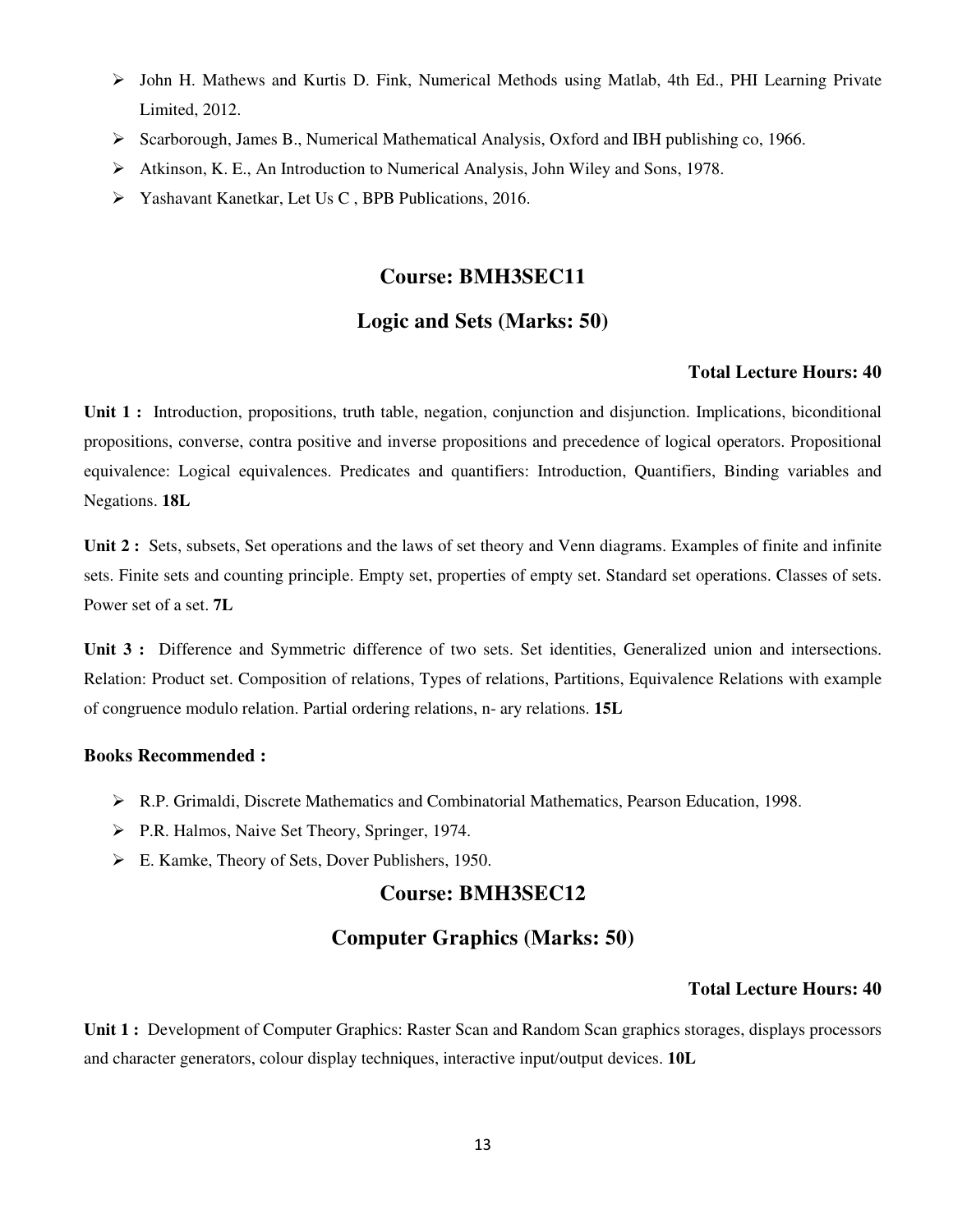**Unit 2 :** Points, lines and curves: Scan conversion, line-drawing algorithms, circle and ellipse generation, conicsection generation, polygon filling anti-aliasing. **15L**

Unit 3 : Two-dimensional viewing: Coordinate systems, linear transformations, line and polygon clipping algorithms. **15L**

#### **Books Recommended :**

- D. Hearn and M.P. Baker, Computer Graphics, 2nd Ed., Prentice–Hall of India, 2004.
- J.D. Foley, A Van Dam, S.K. Feiner and J.F. Hughes, Computer Graphics: Principals and Practices, 2nd Ed., Addison-Wesley, MA, 1990.
- D.F. Rogers, Procedural Elements in Computer Graphics, 2nd Ed., McGraw Hill Book Company, 2001.
- D.F. Rogers and A.J. Admas, Mathematical Elements in Computer Graphics, 2nd Ed., McGraw Hill Book Company, 1990.

## **Course: BMH3SEC13**

## **Object Oriented Programming in C++ (Marks: 50)**

#### **Total Lecture Hours: 40**

Unit 1 : Programming paradigms, characteristics of object oriented programming languages, brief history of C++, structure of C++ program, differences between C and C++, basic C++ operators, Comments, working with variables, enumeration, arrays and pointer. **15L**

**Unit 2 :** Objects, classes, constructor and destructors, friend function, inline function, encapsulation, data abstraction, inheritance, polymorphism, dynamic binding, operator overloading, method overloading, overloading arithmetic operator and comparison operators. **15L**

**Unit 3 :** Template class in C++, copy constructor, subscript and function call operator, concept of namespace and exception handling. **10L**

- A. R. Venugopal, Rajkumar, and T. Ravishanker, Mastering C++, TMH, 1997.
- S. B. Lippman and J. Lajoie, C++ Primer, 3rd Ed., Addison Wesley, 2000.
- $\triangleright$  Bruce Eckel, Thinking in C++, 2nd Ed., President, Mindview Inc., Prentice Hall, 2000.
- D. Parasons, Object Oriented Programming with C++, BPB Publication, 2008.
- $\triangleright$  Bjarne Stroustrup, The C++ Programming Language, 3rd Ed., Addison Welsley, 1997.
- $\triangleright$  E. Balagurus wami, Object Oriented Programming In C++, Tata McGrawHill, 2011.
- Herbert Scildt, C++, The Complete Reference, Tata McGrawHill, 2003.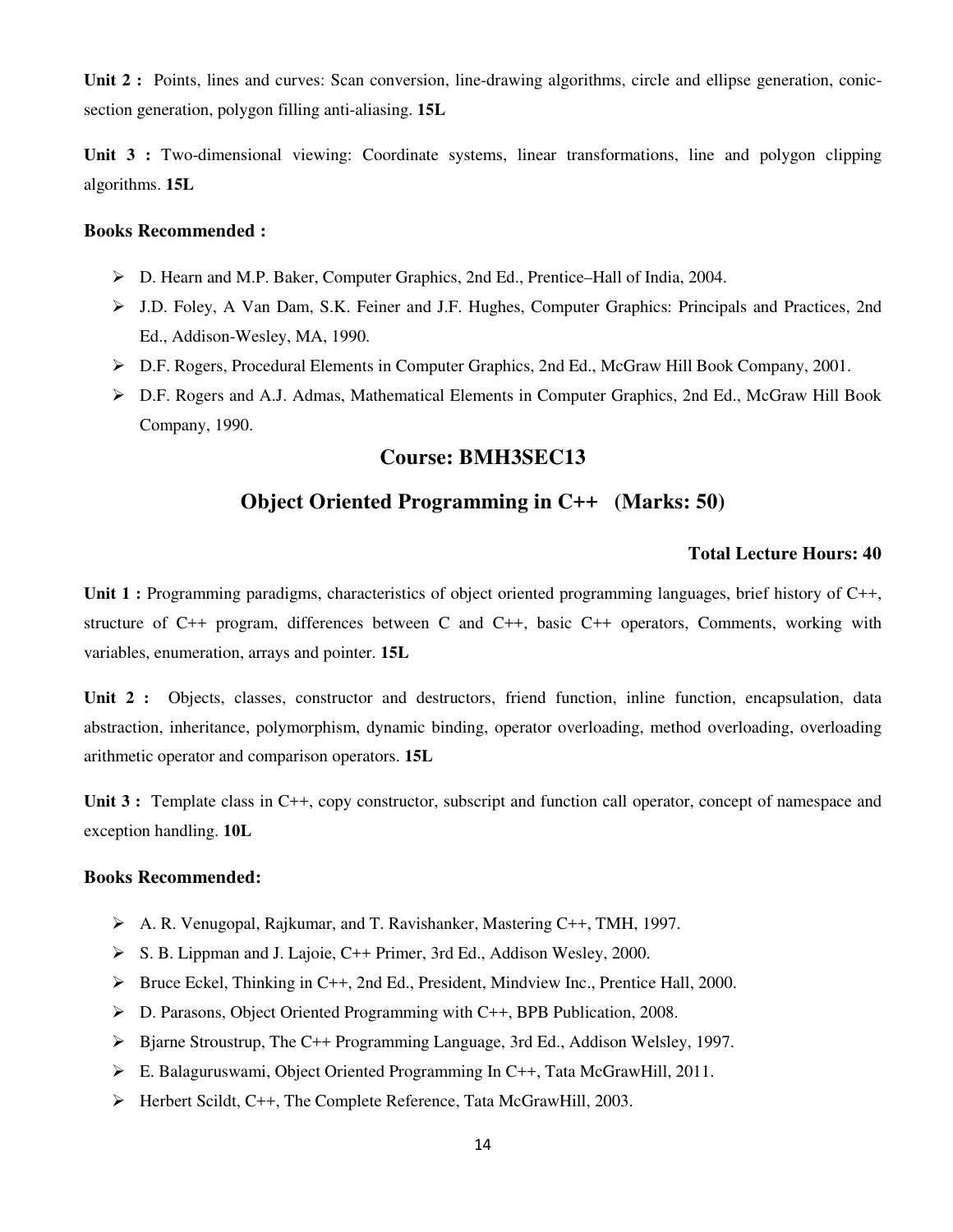## **Course: BMH4CC08**

## **Riemann Integration and Series of Functions (Marks: 75)**

#### **Total Lecture Hours: 60**

**Unit -1 :** Riemann integration: inequalities of upper and lower sums, Darbaux integration, Darbaux theorem, Riemann conditions of integrability, Riemann sum and definition of Riemann integral through Riemann sums, equivalence of two Definitions.

Riemann integrability of monotone and continuous functions, Properties of the Riemann integral; definition and integrability of piecewise continuous and monotone functions.

Intermediate Value theorem for Integrals, Fundamental theorem of Integral Calculus. **20L**

**Unit-2 :**Improper integrals, Convergence of Beta and Gamma functions. **7L**

**Unit-3 :**Pointwise and uniform convergence of sequence of functions. Theorems on continuity, derivability and integrability of the limit function of a sequence of functions. Series of functions, Theorems on the continuity and derivability of the sum function of a series of functions; Cauchy criterion for uniform convergence and Weierstrass M-Test. **15L**

**Unit 4:** Fourier series: Definition of Fourier coefficients and series, Riemann- Lebesgue lemma, Bessel's inequality, Parseval's identity, Dirichlet's condition.

Examples of Fourier expansions and summation results for series. **10L**

**Unit – 5:** Power series, radius of convergence, Cauchy Hadamard Theorem. Differentiation and integration of power series; Abel's Theorem; Weierstrass Approximation Theorem. **8L** 

- K.A. Ross, Elementary Analysis, The Theory of Calculus, Undergraduate Texts in Mathematics, Springer (SIE), Indian reprint, 2004.
- R.G. Bartle and D.R. Sherbert, Introduction to Real Analysis, 3rd Ed., John Wiley and Sons (Asia) Pvt. Ltd., Singapore, 2002.
- Charles G. Denlinger, Elements of Real Analysis, Jones & Bartlett (Student Edition), 2011.
- $\triangleright$  S. Goldberg, Calculus and Mathematical analysis.
- $\triangleright$  Santi Narayan, Integral calculus, S Chand, 2005...
- T. Apostol, Calculus I, II, Wiley, 2007.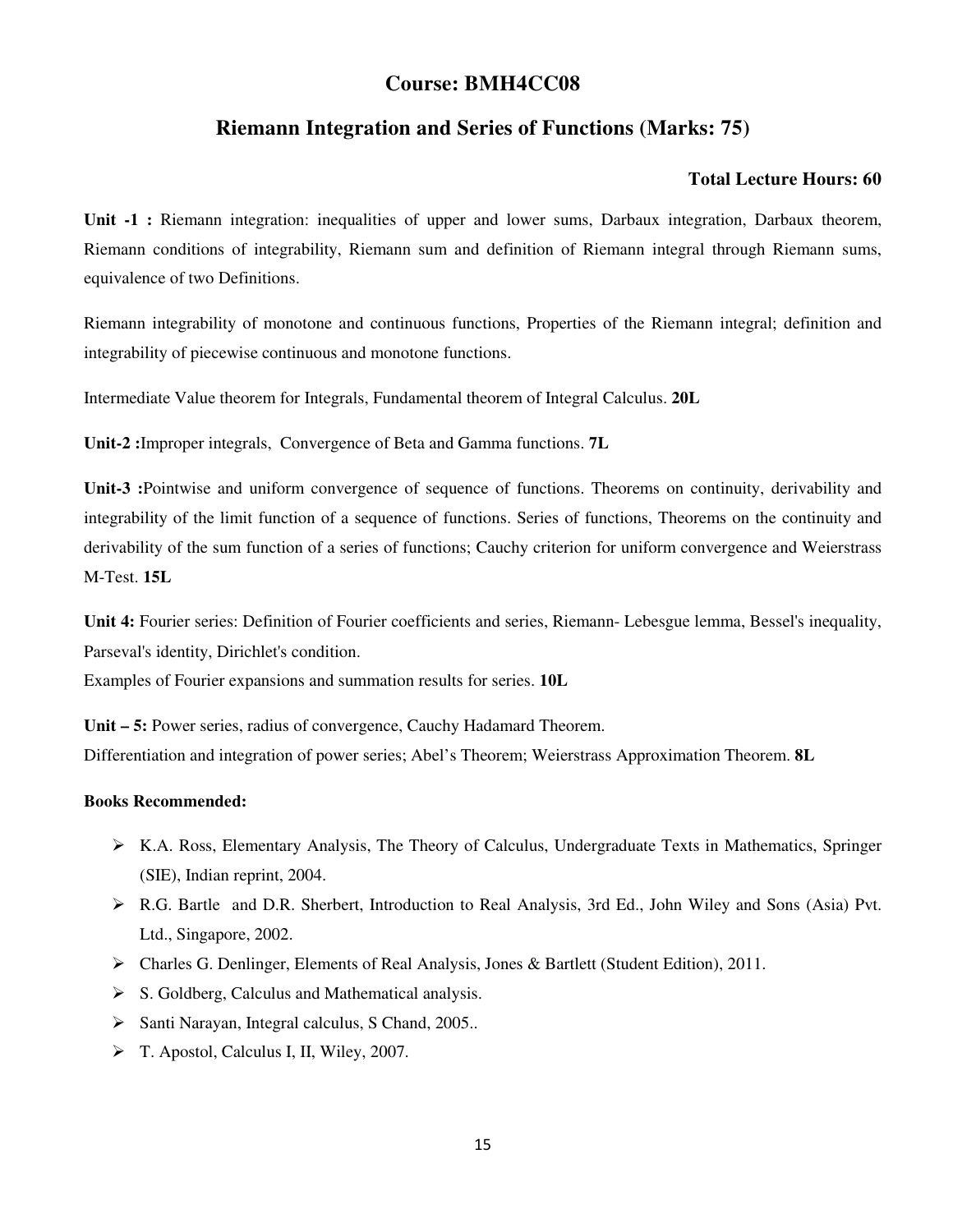## **Course: BMH4CC09**

## **Multivariate Calculus (Marks: 75)**

#### **Total Lecture Hours: 60**

**Unit-1**: Functions of several variables, limit and continuity of functions of n variables, Partial differentiation, total differentiability and differentiability, sufficient condition for differentiability. Chain rule for one and two independent parameters, directional derivatives, the gradient, Jacobian, maximal and normal property of gradient, tangent planes, Extrema of functions of n variables with necessary and sufficient conditions, method of Lagrange multipliers. **25L**

**Unit-2**: Double integration over rectangular region, double integration over non-rectangular region, Double integrals in polar co-ordinates, Triple integrals, Triple integral over a parallelepiped and solid regions. Volume by triple integrals, cylindrical and spherical coordinates. Change of variables in double integrals and triple integrals.

 **15L**

**Unit-3**: Vector operators, Gradient of a scalar function, directional derivatives, Definition of vector field, divergence and curl. Line integrals, Fundamental theorem for line integrals, conservative vector fields, , Application of line integral to Workdone. **10L**

**Unit-4**: Green's theorem, surface integrals, integrals over parametrically defined surfaces. Stoke's theorem, The Divergence theorem. **10L**

- G.B. Thomas and R.L. Finney, Calculus, 9th Ed., Pearson Education, Delhi, 2005.
- M.J. Strauss, G.L. Bradley and K. J. Smith, Calculus, 3rd Ed., Dorling Kindersley (India) Pvt. Ltd. (Pearson Education), Delhi, 2007.
- E. Marsden, A.J. Tromba and A. Weinstein, Basic Multivariable Calculus, Springer (SIE), Indian reprint, 2005.
- James Stewart, Multivariable Calculus, Concepts and Contexts, 2nd Ed., Brooks /Cole, Thomson Learning, USA, 2001
- $\triangleright$  Tom M. Apostol, Mathematical Analysis, Narosa Publishing House, 2<sup>nd</sup> Ed., 2002
- Courant and John, Introduction to Calculus and Analysis, Vol II, Springer New York, 2012
- W. Rudin, Principles of Mathematical Analysis, Tata McGraw-Hill, 3rd Ed.,2013
- Marsden, J., and Tromba, Vector Calculus, McGraw Hill, 6th revised international Ed, 2012
- Maity, K.C. and Ghosh, R.K. Vector Analysis, New Central Book Agency (P) Ltd. Kolkata (India).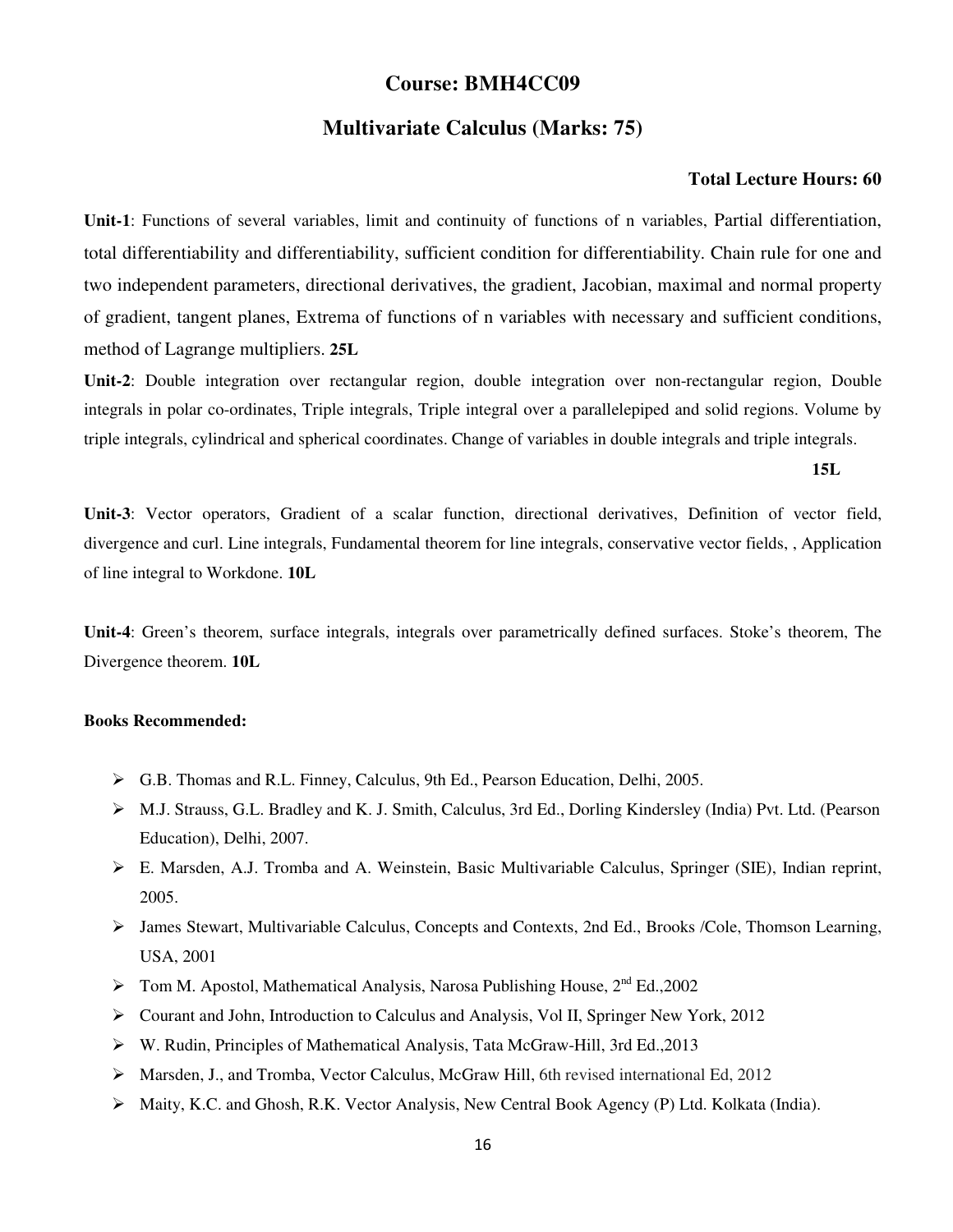- $\triangleright$  Terence Tao, Analysis II, Hindustan Book Agency, 3<sup>rd</sup> Ed., 2015.
- M.R. Speigel, Schaum's outline of Vector Analysis. Tata McGraw-Hill, 2009.

#### **Course: BMH4CC10**

## **Ring Theory and Linear Algebra I (Marks: 75)**

## **Total Lecture Hours: 60**

**Unit 1:** Definition and examples of rings, properties of rings, subrings, integral domains and fields, characteristic of a ring. Ideal, ideal generated by a subset of a ring, factor rings, operations on ideals, prime and maximal ideals. **15L**

Unit 2 : Ring homomorphisms, properties of ring homomorphisms. Isomorphism theorems I, II and III, field of quotients. **10L**

**Unit 3 :** Vector spaces, subspaces, algebra of subspaces, quotient spaces, linear combination of vectors, linear span, linear independence, basis and dimension, dimension of subspaces, extension, deletion and replacement theorems. **12L**

**Unit 4 :** Linear transformations, null space, range, rank and nullity of a linear transformation, matrix representation of a linear transformation, algebra of linear transformations, Isomorphisms, Isomorphism theorems, invertibility and isomorphisms, change of coordinate matrix. **23L**

- John B. Fraleigh, A First Course in Abstract Algebra, 7th Ed., Pearson, 2002.
- M. Artin, Abstract Algebra, 2nd Ed., Pearson, 2011.
- Stephen H. Friedberg, Arnold J. Insel, Lawrence E. Spence, Linear Algebra, 4th Ed., Prentice- Hall of India Pvt. Ltd., New Delhi, 2004.
- Joseph A. Gallian, Contemporary Abstract Algebra, 4th Ed., Narosa Publishing House, New Delhi, 1999.
- S. Lang, Introduction to Linear Algebra, 2nd Ed., Springer, 2005.
- Gilbert Strang, Linear Algebra and its Applications, Thomson, 2007.
- S. Kumaresan, Linear Algebra- A Geometric Approach, Prentice Hall of India, 1999
- Kenneth Hoffman, Ray Alden Kunze, Linear Algebra, 2nd Ed., Prentice-Hall of India Pvt. Ltd., 1971.
- D.A.R. Wallace, Groups, Rings and Fields, Springer Verlag London Ltd., 1998.
- D.S. Malik, John M. Mordeson and M.K. Sen, Fundamentals of Abstract Algebra,1997.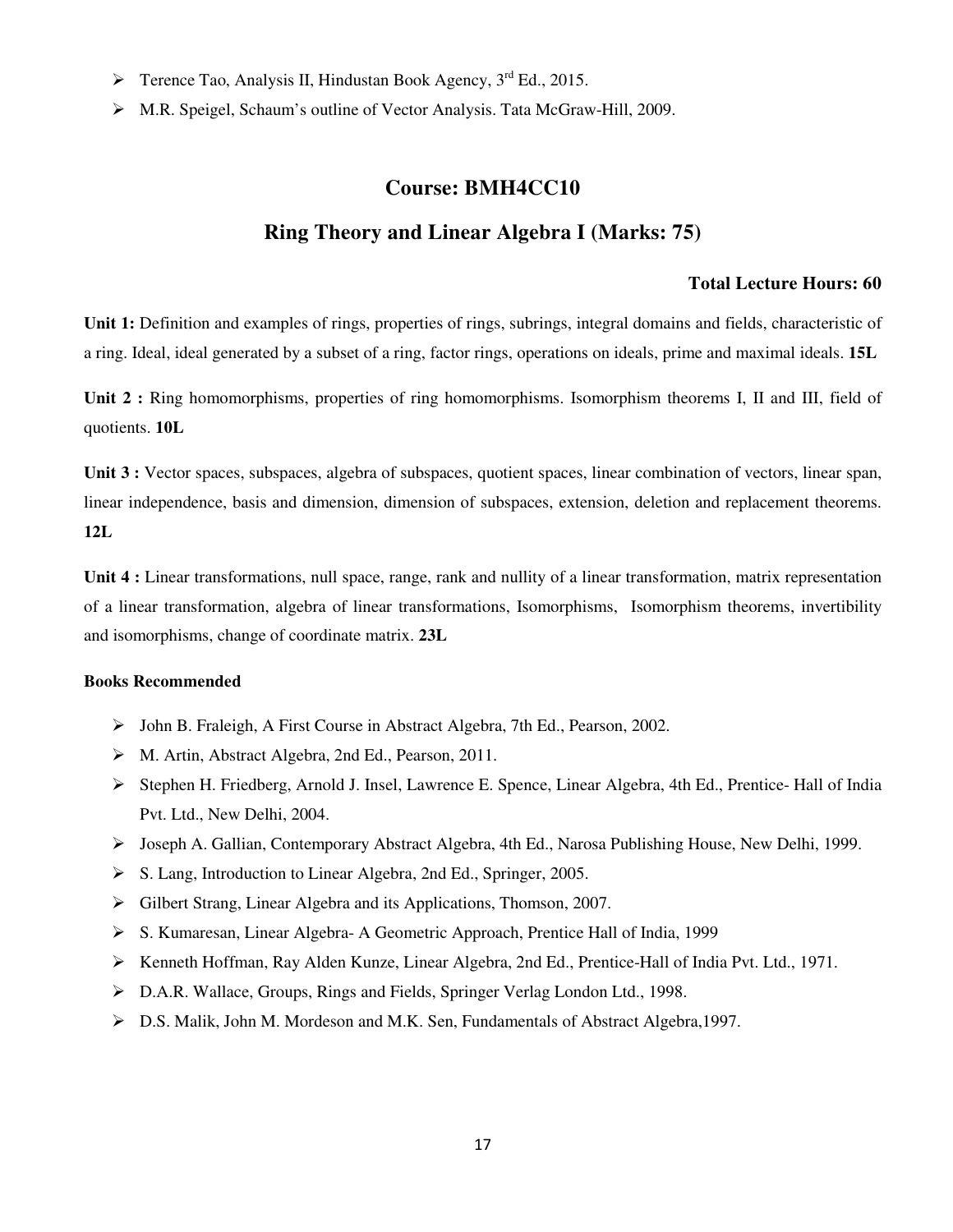## **Course: BMH4SEC21**

## **Graph Theory (Marks: 50)**

#### **Total Lecture Hours: 40**

Unit 1 : Definition, examples and basic properties of graphs, pseudo graphs, complete graphs, bi-partite graphs isomorphism of graphs. **10L**

**Unit 2 :** Eulerian circuits, Eulerian graph, semi-Eulerian graph and theorems, Hamiltonian cycles and theorems Representation of a graph by a matrix, the adjacency matrix, incidence matrix, weighted graph, **15L**

**Unit 3 :** Travelling salesman's problem, shortest path, Tree and their properties, spanning tree, Dijkstra's algorithm, Warshall algorithm. **15L**

#### **Books Recommended:**

- J. Clark and D. A. Holton: A First Look at Graph Theory, Allied Publishers Ltd., 1995.
- D. S. Malik, M. K. Sen and S. Ghosh: Introduction to Graph Theory, Cengage Learning Asia, 2014.
- Nar Sing Deo : *Graph Theory,* Prentice-Hall, 1974.
- J. A. Bondy and U.S.R. Murty: Graph Theory with Applications, Macmillan, 1976.
- Edgar G. Goodaire and Michael M. Parmenter, Discrete Mathematics with Graph Theory, 2nd Edition, Pearson Education (Singapore) P. Ltd., Indian Reprint 2003.

#### **Course: BMH4SEC22**

## **Operating System: Linux (Marks: 50)**

#### **Total Lecture Hours: 40**

**Unit 1 :** Linux – The Operating System: Linux history, Linux features, Linux distributions, Linux's relationship to Unix, Overview of Linux architecture, Installation, Start up scripts, system processes (an overview), Linux Security. **10L**

**Unit 2 :** The Ext2 and Ext3 File systems: General Characteristics of The Ext3 File system, file permissions. User Management: Types of users, the powers of Root, managing users (adding and deleting): using the command line and GUI tools. **15L**

Unit 3 : Resource Management in Linux: file and directory management, different editors, system calls for files Process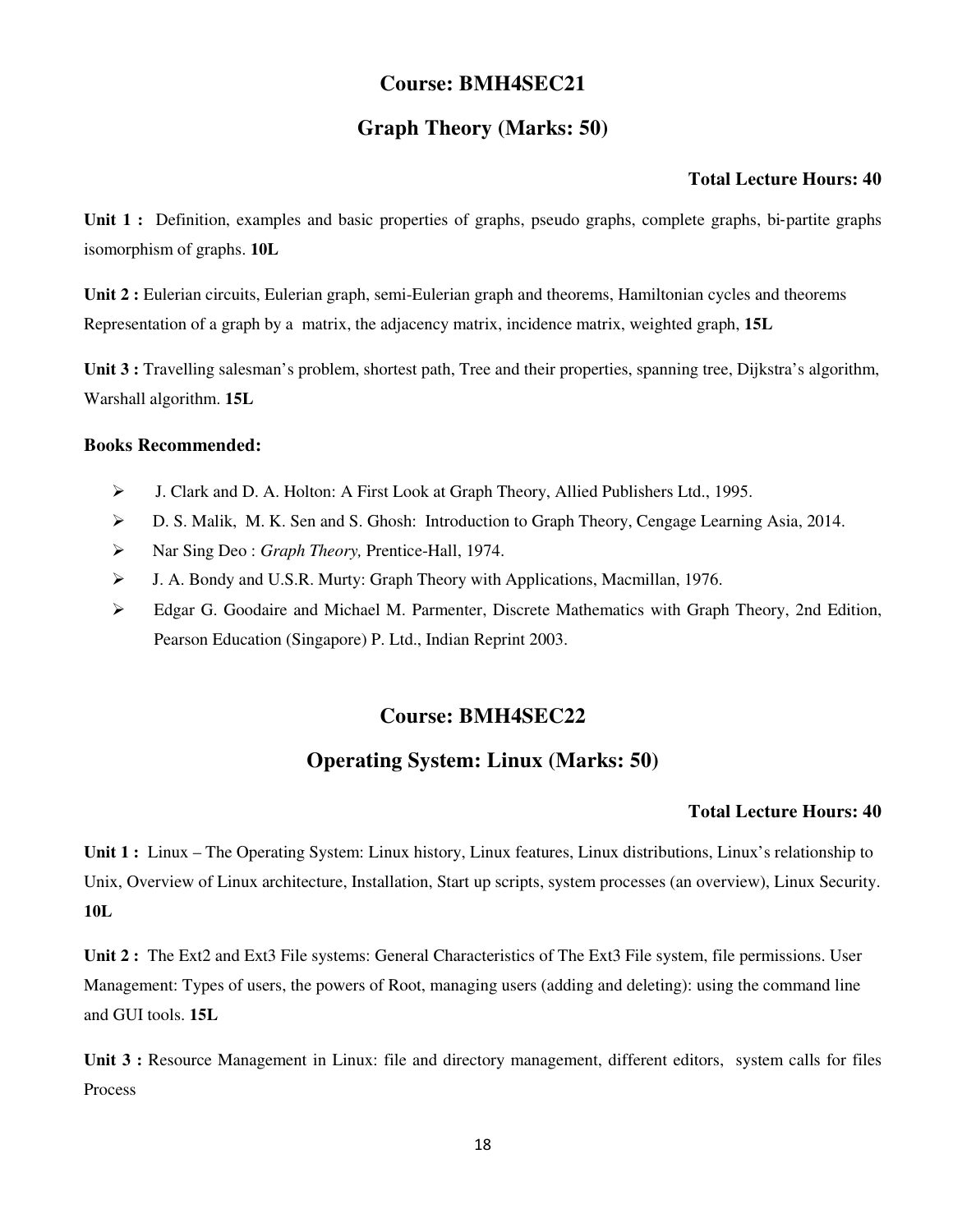Management, Signals, IPC: Pipes, FIFOs, System V IPC, Message Queues, system calls for processes, Memory Management, library and system calls for memory. **15L**

#### **Books Recommended:**

- Arnold Robbins, Linux Programming by Examples The Fundamentals, 2nd Ed., Pearson Education, 2008.
- Cox K, Red Hat Linux Administrator's Guide, PHI, 2009.
- R. Stevens, UNIX Network Programming, 3rd Ed., PHI, 2008.
- Sumitabha Das, UNIX Concepts and Applications, 4th Ed., TMH, 2009.
- Ellen Siever, Stephen Figgins, Robert Love and Arnold Robbins, Linux in a Nutshell, 6th Ed., O'Reilly Media, 2009.
- $\triangleright$  Neil Matthew, Richard Stones and Alan Cox, Beginning Linux Programming, 3rd Ed., 2004.

## **Course: BMH4SEC23**

## **MATLAB Programming (Marks: 50)**

#### **Total Lecture Hours: 40**

MATLAB basics: The MATLAB environment - Basic computer programming - Variables and constants, operators and simple calculations - Formulas and functions - MATLAB toolboxes. **5L**

Matrices and vectors: Matrix and linear algebra review - Vectors and matrices in MATLAB - Matrix operations and functions in MATLAB. **10L**

Computer programming: Algorithms and structures - MATLAB scripts and functions (m-files) - Simple sequential algorithms - Control structures (if…then, loops) **10L**

MATLAB programming: Reading and writing data, file handling - Personalized functions - Toolbox structure - MATLAB graphic functions. **5L**

Numerical simulations : Numerical methods and simulations - Random number generation - Montecarlo methods. **10L**

- Stephen J. Chapman, Essentials of MATLAB Programming, Cengage Learning, Inc, Mason, OH, United States, 2017.
- Marc E. Herniter, Programming in MATLAB, Thomson Learning, 2001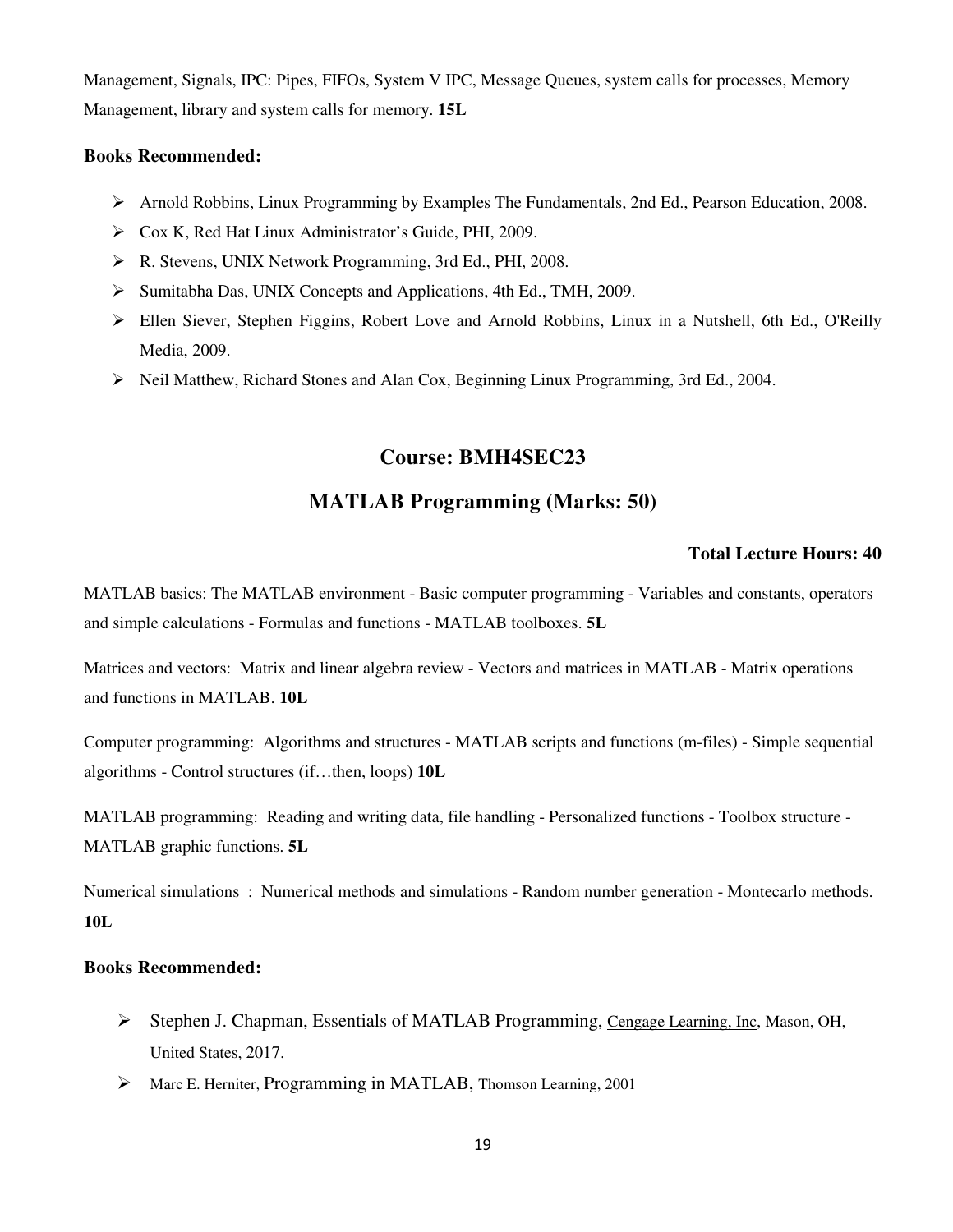## **Course: BMH5CC11**

## **Partial Differential Equations and Applications (Marks : 75)**

#### **Total Lecture Hours: 60**

**Unit 1:** Partial Differential Equations – Basic concepts and Definitions. Mathematical Problems. First- Order Equations: Classification, Construction and Geometrical Interpretation. Method of Characteristics for obtaining General Solution of Quasi Linear Equations. Canonical Forms of First-order Linear Equations. Method of Separation of Variables for solving first order partial differential equations. **22L**

**Unit 2:** Derivation of Heat equation, Wave equation and Laplace equation. Classification of second order linear equations as hyperbolic, parabolic, elliptic. Reduction of second order Linear Equations to canonical forms. **12L**

Unit 3: The Cauchy problem of 2<sup>nd</sup> order partial differential equation, Cauchy-Kowalewskaya theorem, Cauchy problem of an infinite string, Initial and Boundary Value Problems. Semi-Infinite String with a fixed end, Semi-Infinite String with a Free end. Equations with non-homogeneous boundary conditions. Non-Homogeneous Wave Equation. Method of separation of variables: Solving the Vibrating String Problem. Solving the Heat Conduction problem. **17L**

#### **Graphical Demonstration (Teaching Aid) 9L**

- 1. Solution of Cauchy problem for first order PDE.
- 2. Finding the characteristics for the first order PDE.
- 3. Plot the integral surfaces of a given first order PDE with initial data.
- 4. Solution of wave equation  $\frac{\partial^2 u}{\partial t^2} \frac{\partial^2 u}{\partial x^2} = 0$  for the following associated conditions:
- (a)  $u(x,0) = \phi(x), u_x(x,0) = \psi(x), x \in R, t > 0.$
- (b)  $u(x,0) = \phi(x), u_x(x,0) = \psi(x), u(0, t) = 0$  *x*∈  $(0, \infty), t > 0$ .

5. Solution of wave equation  $\frac{\partial^2 u}{\partial t^2} - c^2 \frac{\partial^2 u}{\partial x^2} = 0$  for the following associated conditions: (a)  $u(x,0) = \phi(x)$ ,  $u(0, t) = a, u(l, t) = b, 0 < x < l, t > 0$ . *(b)*  $u(x,0) = ∅(x)$ ,  $x ∈ R$ ,  $0 < t < T$ .

#### **Books Recommended :**

 Tyn Myint-U and Lokenath Debnath, Linear Partial Differential Equations for Scientists and Engineers, 4th Edition, Springer, Indian reprint, 2006.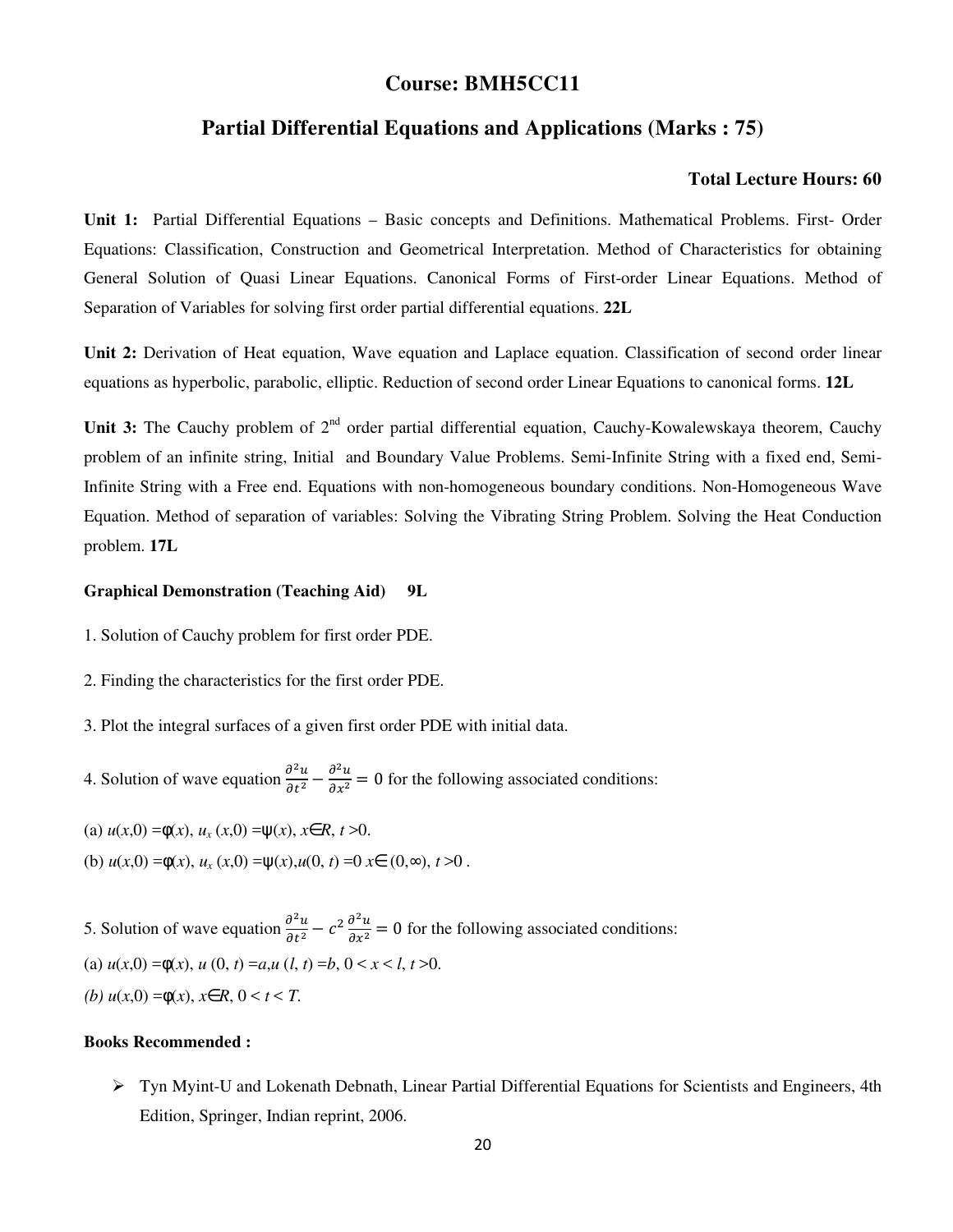- S.L. Ross, Differential Equations, 3rd Ed., John Wiley and Sons, India, 2004.
- $\triangleright$  Martha L Abell, James P Braselton, Differential equations with MATHEMATICA, 3rd Ed., Elsevier Academic Press, 2004.
- $\triangleright$  Sneddon, I. N., Elements of Partial Differential Equations, McGraw Hill, 2013.
- Miller, F. H., Partial Differential Equations, John Wiley and Sons,2013.
- Loney, S. L., An Elementary Treatise on the Dynamics of particle and of Rigid Bodies, Loney Press,2007.

## **Course: BMH5CC12**

## **Mechanics I (Marks: 75)**

#### **Total Lecture Hours: 60**

**Unit 1 :** Co-planar forces. Astatic equilibrium. Friction. Equilibrium of a particle on a rough curve. Virtual work. Forces in three dimensions. General conditions of equilibrium. Centre of gravity for different bodies. Stable and unstable equilibrium, equilibrium of flexible string. **20L**

Unit 2 : Simple harmonic motion, Damped and forced vibrations, Components of velocity and acceleration, Equations of motion referred to a set of rotating axes. Motion of a projectile in a resisting medium. Motion of a particle under central force, Keplar's laws of motion, Motion under the inverse square law, Stability of nearly circular orbits, Slightly disturbed orbits, Motion of artificial satellites. Varying mass, constrained, Motion of a particle in three dimensions. Motion on a smooth sphere, cone, and on any surface of revolution. **25L**

Unit 3 : Degrees of freedom, Moments and products of inertia, Momental Ellipsoid, Principal axes, D'Alembert's Principle, Motion about a fixed axis, Compound pendulum, Motion of a system of particles, Motion of a rigid body in two dimensions under finite and impulsive forces, Conservation of momentum and energy. **15L**

- $\triangleright$  I.H. Shames and G. Krishna Mohan Rao, Engineering Mechanics: Statics and Dynamics, 2006. Dorling Kindersley (India) Pvt. Ltd. (Pearson Education), Delhi, 2009.
- R.C. Hibbeler and Ashok Gupta, Engineering Mechanics: Statics and Dynamics, 11th Ed., Dorling Kindersley (India) Pvt. Ltd. (Pearson Education), Delhi, 2010.
- Chorlton, F., Textbook of Dynamics CBS Publishers & Distributors, 2005.
- $\triangleright$  Loney, S. L., An Elementary Treatise on the Dynamics of particle and of Rigid Bodies, 2017
- Loney, S. L., Elements of Statics and Dynamics I and II, 2004.
- $\triangleright$  Ghosh, M. C, Analytical Statics.
- Verma, R. S., A Textbook on Statics, Pothishala, 1962 .
- Matiur Rahman, Md., Statics, New Central Book Agancy (P) Ltd, 2004.
- Ramsey, A. S., Dynamics (Part I), Cambridge University Press, 1952.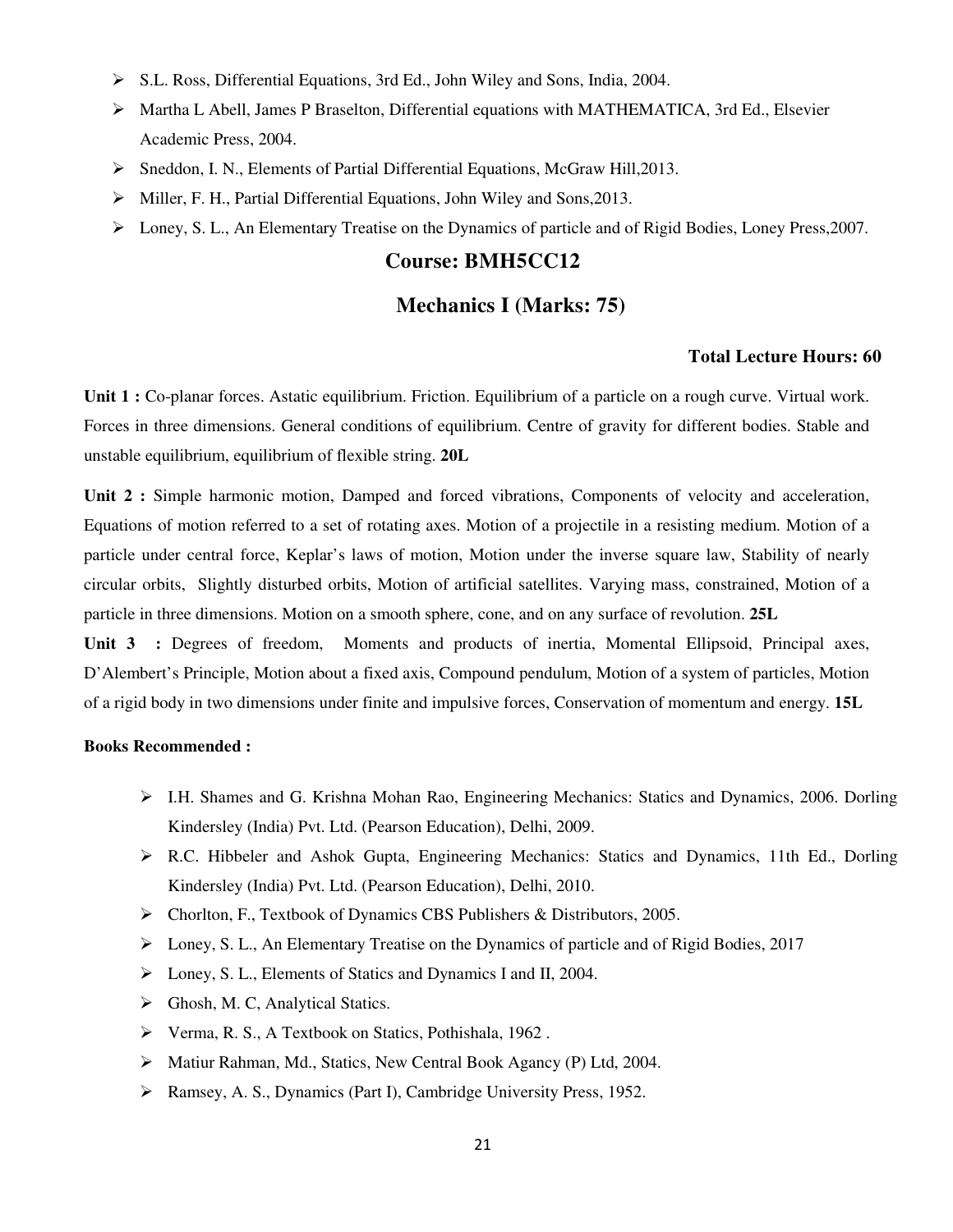## **Course: BMH5DSE11**

## **Linear Programming (Marks: 75)**

#### **Total Lecture Hours: 60**

**Unit 1 :** Introduction to linear programming problem. Theory of simplex method, graphical solution, convex sets, optimality and unboundedness, the simplex algorithm, simplex method in tableau format, introduction to artificial variables, two‐phase method. Big‐M method and their comparison. **22L**

**Unit 2 :** Duality, formulation of the dual problem, primal-dual relationships, economic interpretation of the dual, Dual Simplex method. **8L**

Unit 3 : Transportation problem and its mathematical formulation, northwest-corner method, least cost method and Vogel approximation method for determination of starting basic solution, algorithm for solving transportation problem, assignment problem and its mathematical formulation, Hungarian method for solving assignment problem, Travelling salesman problem. **15L**

**Unit 4 :** Game theory: Formulation of two person zero sum games, solving two person zero sum games, games with mixed strategies, graphical solution procedure, linear programming solution of games. **15L**

- Mokhtar S. Bazaraa, John J. Jarvis and Hanif D. Sherali, Linear Programming and Network Flows, 2nd Ed., John Wiley and Sons, India, 2004.
- F.S. Hillier and G.J. Lieberman, Introduction to Operations Research, 9th Ed., Tata McGraw Hill, Singapore, 2009.
- Hamdy A. Taha, Operations Research, An Introduction, 8th Ed., Prentice‐Hall India, 2006.
- G. Hadley, Linear Programming, Narosa Publishing House, New Delhi, 2002.
- K. Swarup, P. K. Gupta and M. Mohan, Operations Research, Sultan Chand & Sons, 1978.
- A. K. Bhunia and L. Sahoo, Advanced Operations Research, Asian Books Private Limited, New Delhi, 2011.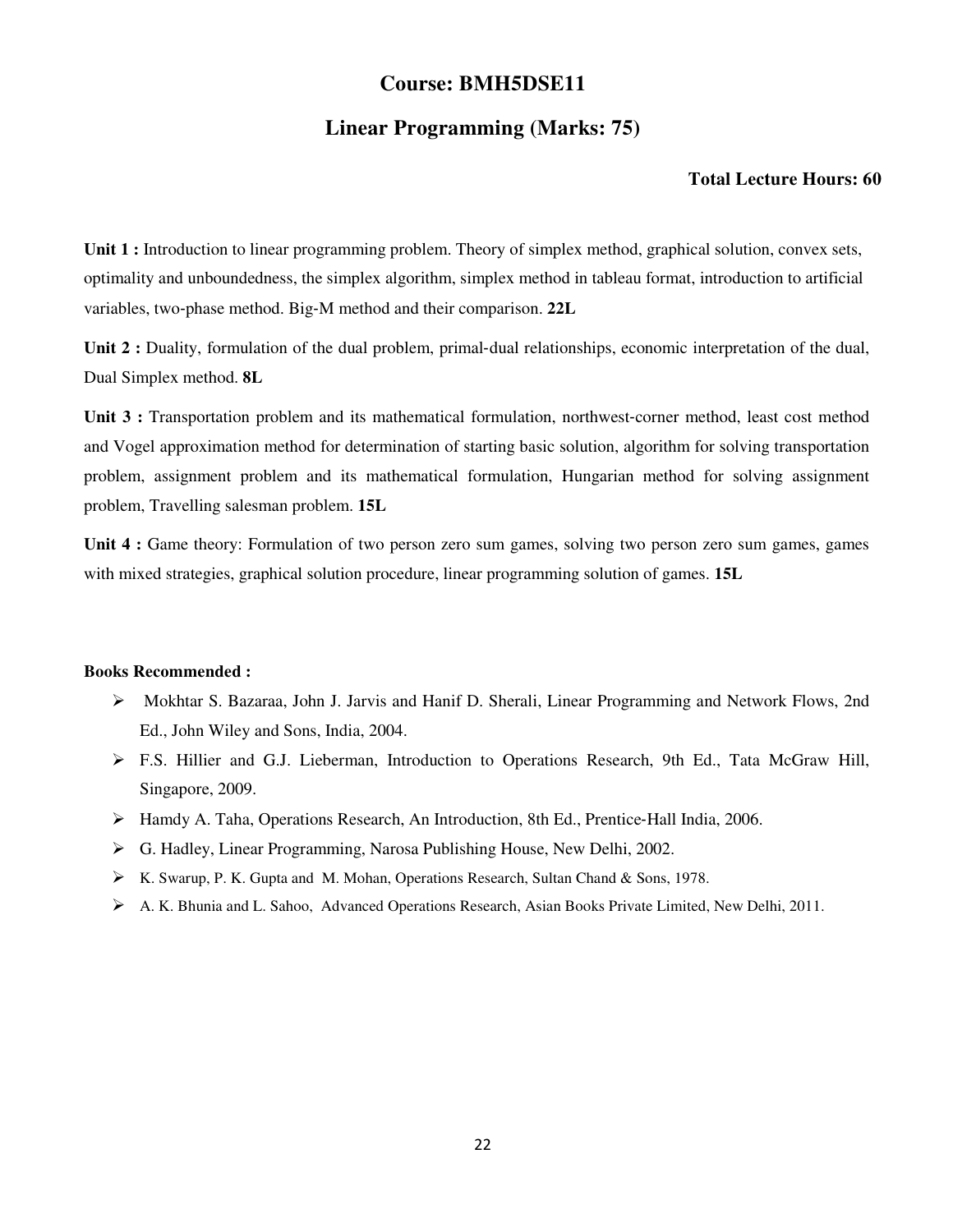## **Course : BMH5DSE12**

## **Number Theory (Marks : 75)**

#### **Total Lecture Hours: 60**

**Unit 1 :** Linear Diophantine equation, prime counting function, statement of prime number theorem, Goldbach conjecture, linear congruences, complete set of residues, Chinese Remainder theorem, Fermat's Little theorem, Wilson's theorem. **15L**

**Unit 2 :** Number theoretic functions, sum and number of divisors, totally multiplicative functions, definition and properties of the Dirichlet product, the Mobius Inversion formula, the greatest integer function, Euler's phi‐function, Euler's theorem, reduced set of residues. some properties of Euler's phi-function. **20L Unit 3 :** Order of an integer modulo n, primitive roots for primes, composite numbers having primitive roots, Euler's criterion, the Legendre symbol and its properties, quadratic reciprocity, quadratic congruences with composite moduli, Public key encryption, RSA encryption and decryption, the equation  $x^2 + y^2 = z^2$ , Fermat's Last theorem (Statement only). **25L**

#### **Books Recommended :**

- David M. Burton, Elementary Number Theory, 6th Ed., Tata McGraw‐Hill, Indian reprint, 2007.
- Neville Robinns, Beginning Number Theory, 2nd Ed., Narosa Publishing House Pvt. Ltd., Delhi, 2007

## **Course : BMH5DSE13**

## **Point Set Topology (Marks : 75)**

#### **Total Lecture Hours: 60**

**Unit 1 :** Countable and Uncountable Sets, Schrӧeder-Bernstein Theorem, Cantor's Theorem, Cardinal Numbers and Cardinal Arithmetic, Continuum Hypothesis. Zorn's Lemma, Axiom of Choice, Well-Ordered Sets, Hausdorff's Maximality Principle. Ordinal Numbers. **15L** 

**Unit 2 :** Topological spaces, Basis and Subbasis for a topology, subspace Topology, Interior Points, Limit Points, Derived Set, Boundary of a set, Closed Sets, Closure and Interior of a set. Continuous Functions, Open maps, Closed maps and Homeomorphisms, Product Topology, Quotient Topology, Metric Topology, Baire Category Theorem. **25L** 

Unit 3 : Connected and Path Connected Spaces, Connected Sets in R, Components and Path Components, Local Connectedness, Compact Spaces, Compact Sets in R, Compactness in Metric Spaces, Totally Bounded Spaces, Ascoli-Arzela Theorem, The Lebesgue Number Lemma, Local Compactness. **20L**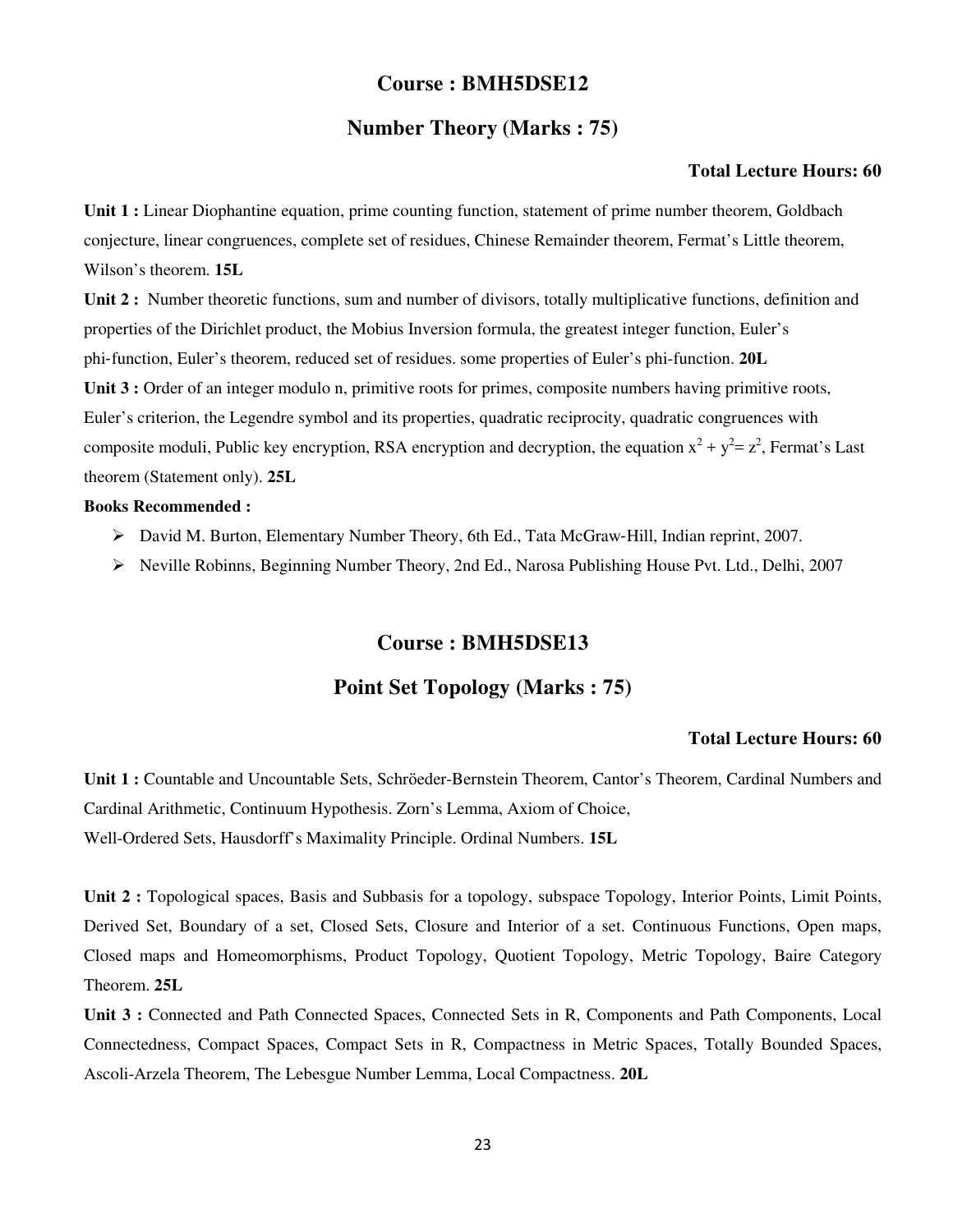#### **Books Recommended :**

- Munkres, J.R., Topology, A First Course, Prentice Hall of India Pvt. Ltd., New Delhi, 2000.
- $\triangleright$  Dugundji, J., Topology, Allyn and Bacon, 1966.
- Simmons, G.F., Introduction to Topol**ogy** and Modern Analysis, McGraw Hill, 1963.
- ▶ Kelley, J.L., General Topology, Van Nostrand Reinhold Co., New York, 1995.
- Hocking, J., Young, G., Topology, Addison-Wesley Reading, 1961.
- Steen, L., Seebach, J., Counter Examples in Topology, Holt, Reinhart and Winston, New York, 1970.
- Abhijit Dasgupta, Set Theory, Birkhäuser, 2013.

## **Course : BMH5DSE21 Probability and Statistics (Marks : 75)**

#### **Total Lecture Hours: 60**

**Unit 1 :** Sample space, probability axioms, real random variables (discrete and continuous), cumulative distribution function, probability mass/density functions, mathematical expectation, moments, moment generating function, characteristic function, discrete distributions: uniform, binomial, Poisson, geometric, negative binomial, continuous distributions: uniform, normal, exponential. **15L** 

**Unit 2 :** Joint cumulative distribution function and its properties, joint probability density functions, marginal and conditional distributions, expectation of function of two random variables, conditional expectations, independent random variables, bivariate normal distribution, correlation coefficient, joint moment generating function (jmgf) and calculation of covariance (from jmgf), linear regression for two variables. **15L** 

Unit 3 : Chebyshev's inequality, statement and interpretation of (weak) law of large numbers and strong law of large numbers. Central Limit theorem for independent and identically distributed random variables with finite variance, Markov Chains, Chapman-Kolmogorov equations, classification of states. **10L** 

**Unit 4 :** Random Samples, Sampling Distributions, Estimation of parameters, Testing of hypothesis. **20L** 

- Robert V. Hogg, Joseph W. McKean and Allen T. Craig, Introduction to Mathematical Statistics, Pearson Education, Asia, 2007.
- $\triangleright$  Irwin Miller and Marylees Miller and John E. Freund, Mathematical Statistics with Applications, 7th Ed., Pearson Education, Asia, 2006.
- Sheldon Ross, Introduction to Probability Models, 9th Ed., Academic Press, Indian Reprint, 2007.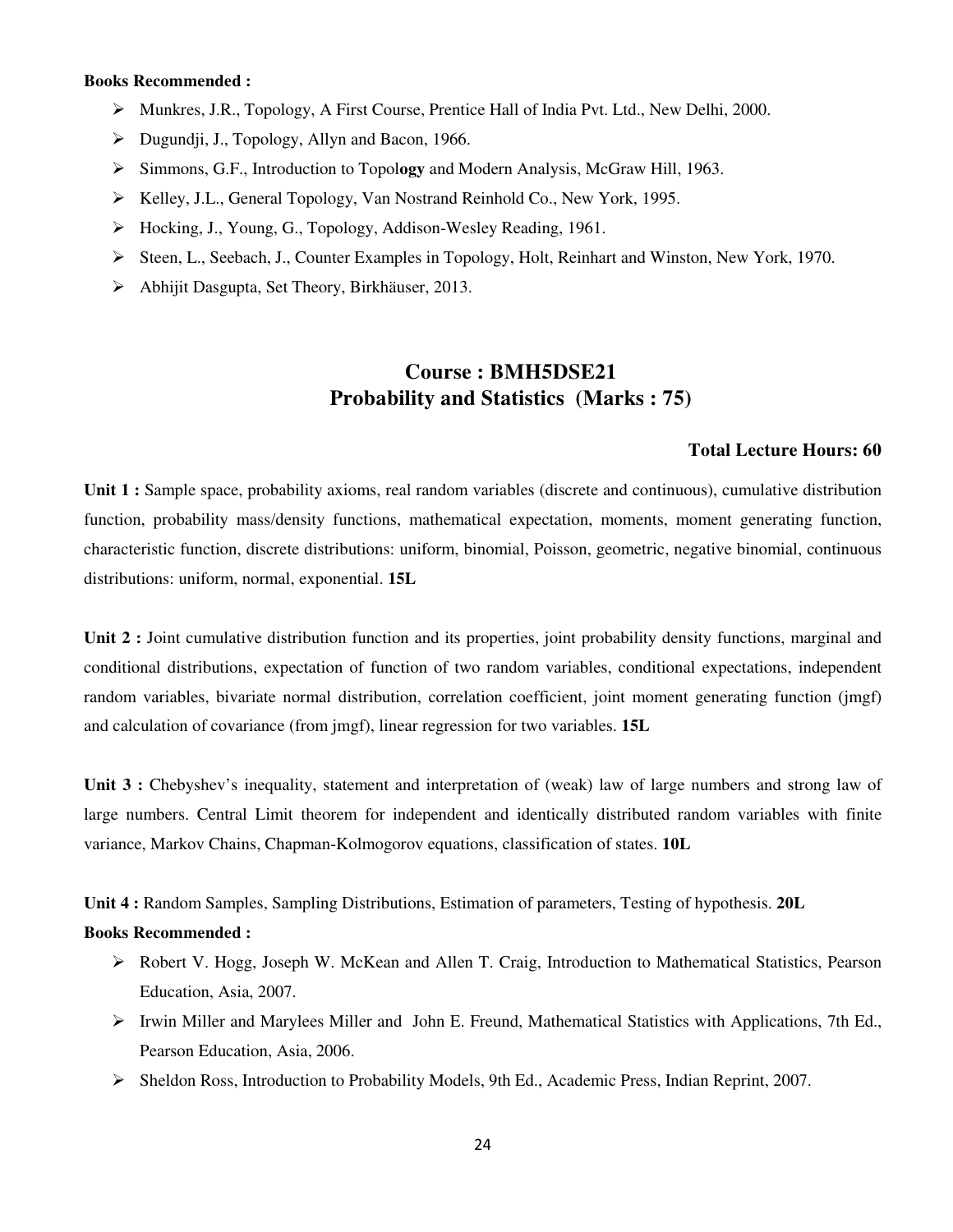- Alexander M. Mood, Franklin A. Graybill and Duane C. Boes, Introduction to the Theory of Statistics, 3rd Ed., Tata McGraw- Hill, Reprint 2007
- $\triangleright$  A. Gupta, Ground work of Mathematical Probability and Statistics, Academic publishers, 1983.

## **Course : BMH5DSE22 Portfolio Optimization (Marks : 75)**

#### **Total Lecture Hours: 60**

**Unit 1 :** Financial markets. Investment objectives. Measures of return and risk. Types of risks. Risk free assets. Mutual funds. Portfolio of assets. Expected risk and return of portfolio. Diversification. **20L** 

**Unit 2 :** Mean-variance portfolio optimization- the Markowitz model and the two-fund theorem, risk-free assets and one fund theorem, efficient frontier. Portfolios with short sales. Capital market theory. **20L**

**Unit 3 :** Capital assets pricing model- the capital market line, beta of an asset, beta of a portfolio, security market line. Index tracking optimization models. Portfolio performance evaluation measures. **20L**

#### **Books Recommended :**

- F. K. Reilly, Keith C. Brown, Investment Analysis and Portfolio Management, 10th Ed., South-Western Publishers, 2011.
- H.M. Markowitz, Mean-Variance Analysis in Portfolio Choice and Capital Markets, Blackwell, New York, 1987.
- M.J. Best, Portfolio Optimization, Chapman and Hall, CRC Press, 2010.
- D.G. Luenberger, Investment Science, 2nd Ed., Oxford University Press, 2013.

## **Course : BMH5DSE23 Boolean Algebra and Automata Theory (Marks : 75)**

#### **Total Lecture Hours: 60**

**Unit 1 :** Definition, examples and basic properties of ordered sets, maps between ordered sets, duality principle, lattices as ordered sets, lattices as algebraic structures, sublattices, products and homomorphisms. **10L** Unit 2 : Definition, examples and properties of modular and distributive lattices, Boolean algebras, Boolean polynomials, minimal and maximal forms of Boolean polynomials, Quinn‐McCluskey method, Karnaugh diagrams, Logic Gates, switching circuits and applications of switching circuits. **10L**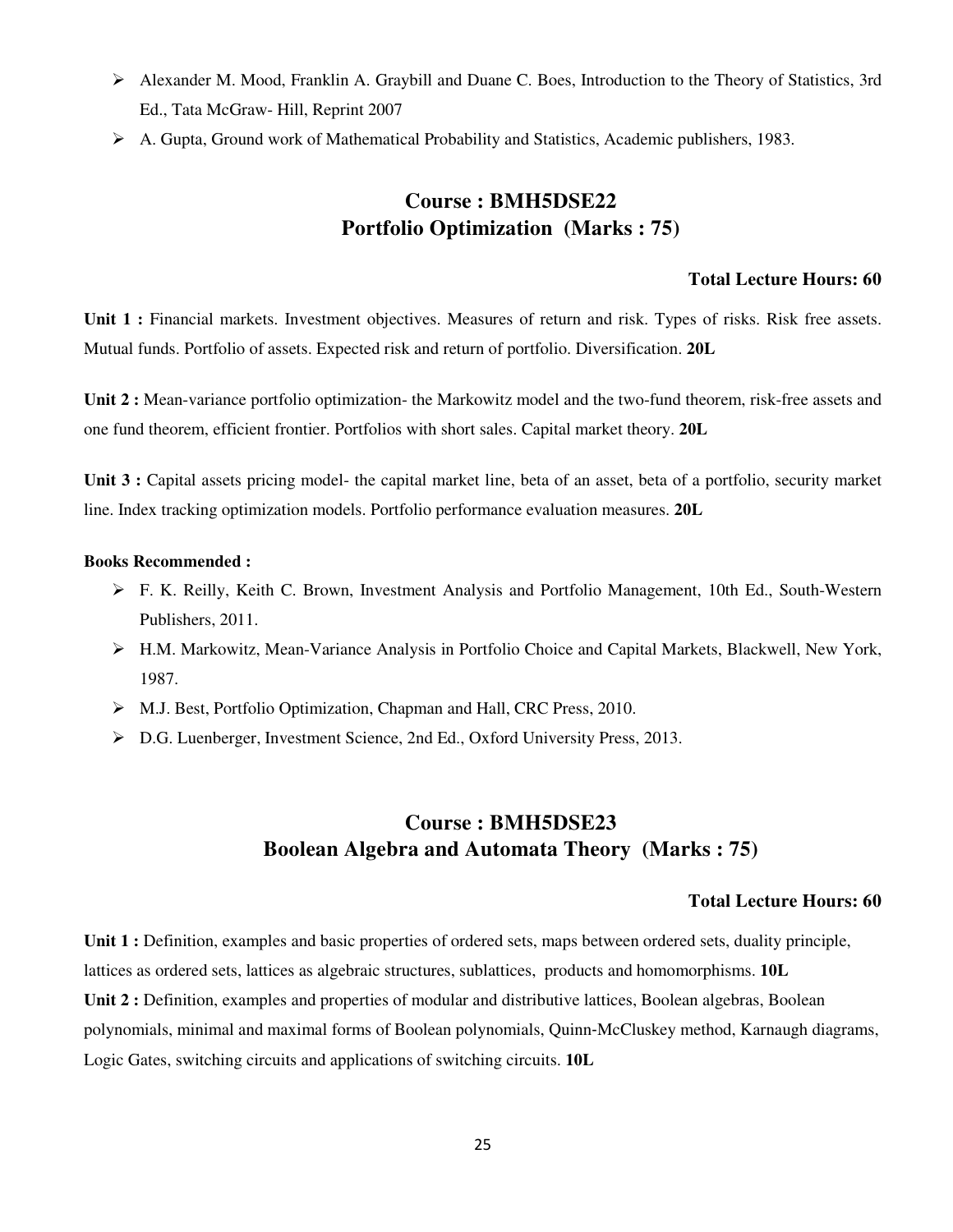**Unit 3 :** Introduction: Alphabets, strings, and languages. Finite Automata and Regular Languages: deterministic and non-deterministic finite automata, regular expressions, regular languages and their relationship with finite automata, pumping lemma and closure properties of regular languages. **10L**

**Unit 4 :** Context Free Grammars and Pushdown Automata: Context free grammars (CFG), parse trees, ambiguities in grammars and languages, pushdown automaton (PDA) and the language accepted by PDA, deterministic PDA, Non- deterministic PDA, properties of context free languages; normal forms, pumping lemma, closure properties, decision properties. **10L**

**Unit 5 :** Turing Machines: Turing machine as a model of computation, programming with a Turing machine, variants of Turing machine and their equivalence. **10L**

**Unit 6 :** Undecidability: Recursively enumerable and recursive languages, undecidable problems about Turing machines: halting problem. Post Correspondence Problem, and undecidability problems about CFGs. **10L**

#### **Books Recommended :**

- B A. Davey and H. A. Priestley, Introduction to Lattices and Order, Cambridge University Press, Cambridge, 1990.
- Edgar G. Goodaire and Michael M. Parmenter, Discrete Mathematics with Graph Theory, (2nd Ed.), Pearson Education (Singapore) P.Ltd., Indian Reprint 2003.
- Rudolf Lidl and Günter Pilz, Applied Abstract Algebra, 2nd Ed., Undergraduate Texts in Mathematics, Springer (SIE), Indian reprint, 2004.
- J. E. Hopcroft, R. Motwani and J. D. Ullman, Introduction to Automata Theory, Languages, and Computation, 2nd Ed., Addison-Wesley, 2001.
- H.R. Lewis, C.H. Papadimitriou and C. Papadimitriou, Elements of the Theory of Computation, 2nd Ed., Prentice-Hall, NJ, 1997.
- J.A. Anderson, Automata Theory with Modern Applications, Cambridge University Press, 2006.

#### **Course : BMH6CC13**

#### **Metric Spaces and Complex Analysis (Marks : 75)**

#### **Total Lecture Hours: 60**

**Unit 1 :** Metric spaces: Sequences in Metric Spaces, Cauchy sequences. Complete Metric Spaces, Cantor's theorem. **5L**

**Unit 2 :** Continuous mappings, sequential criterion and other characterizations of continuity, Uniform continuity, Connectedness, connected subsets of R.

Compactness: Sequential compactness, Heine-Borel property, Totally bounded spaces, finite intersection property,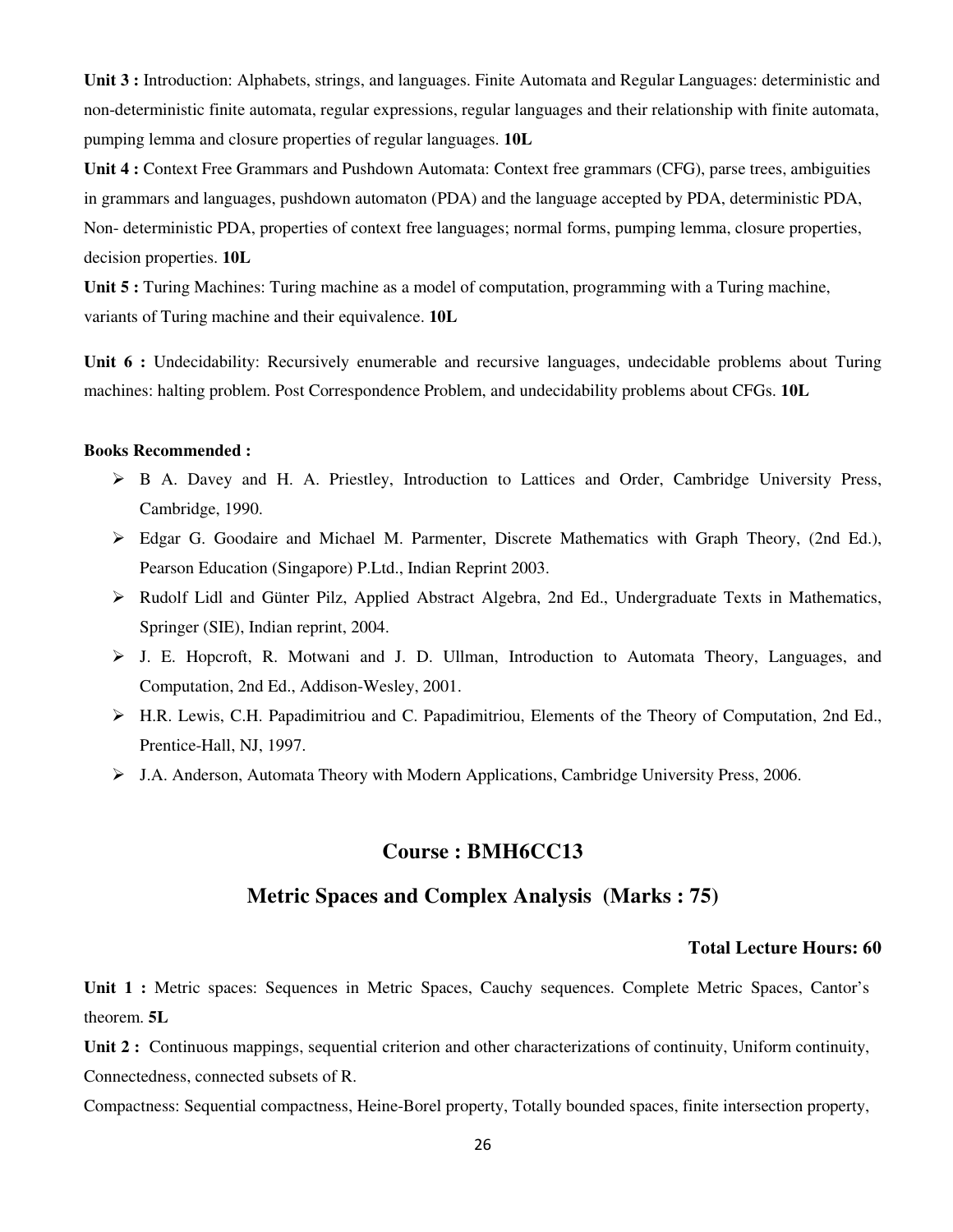and continuous functions on compact sets.

Homeomorphism, Contraction mappings, Banach Fixed point Theorem and its application to ordinary differential equation. **25L**

**Unit 3 :** Limits, Limits involving the point at infinity, continuity. Properties of complex numbers, regions in the complex plane, functions of complex variable, mappings.

Derivatives, differentiation formulas, Cauchy-Riemann equations, sufficient conditions for differentiability. **7L**

**Unit 4 :** Analytic functions, examples of analytic functions, exponential function, Logarithmic function, trigonometric function, derivatives of functions, and definite integrals of functions. Contours, Contour integrals and its examples, upper bounds for moduli of contour integrals. Cauchy- Goursat theorem, Cauchy integral formula. **13L**

Unit 5 : Liouville's theorem and the fundamental theorem of algebra. Convergence of sequences and series, Taylor series and its examples. **6L**

**Unit 6 :** Laurent series and its examples, absolute and uniform convergence of power series. **4L**

- Satish Shirali and Harikishan L. Vasudeva, Metric Spaces, Springer Verlag, London, 2006.
- S. Kumaresan, Topology of Metric Spaces, 2nd Ed., Narosa Publishing House, 2011.
- G.F. Simmons, Introduction to Topology and Modern Analysis, McGraw-Hill, 2004.
- $\triangleright$  James Ward Brown and Ruel V. Churchill, Complex Variables and Applications, 8th Ed., McGraw Hill International Edition, 2009.
- Joseph Bak and Donald J. Newman, Complex Analysis, 2nd Ed., Undergraduate Texts in Mathematics, Springer-Verlag New York, Inc., NewYork, 1997.
- $\triangleright$  S. Ponnusamy, Foundations of omplex Analysis, Alpha Science International, 2005.
- E.M.Stein and R. Shakrachi, Complex Analysis, Princeton University Press,2010.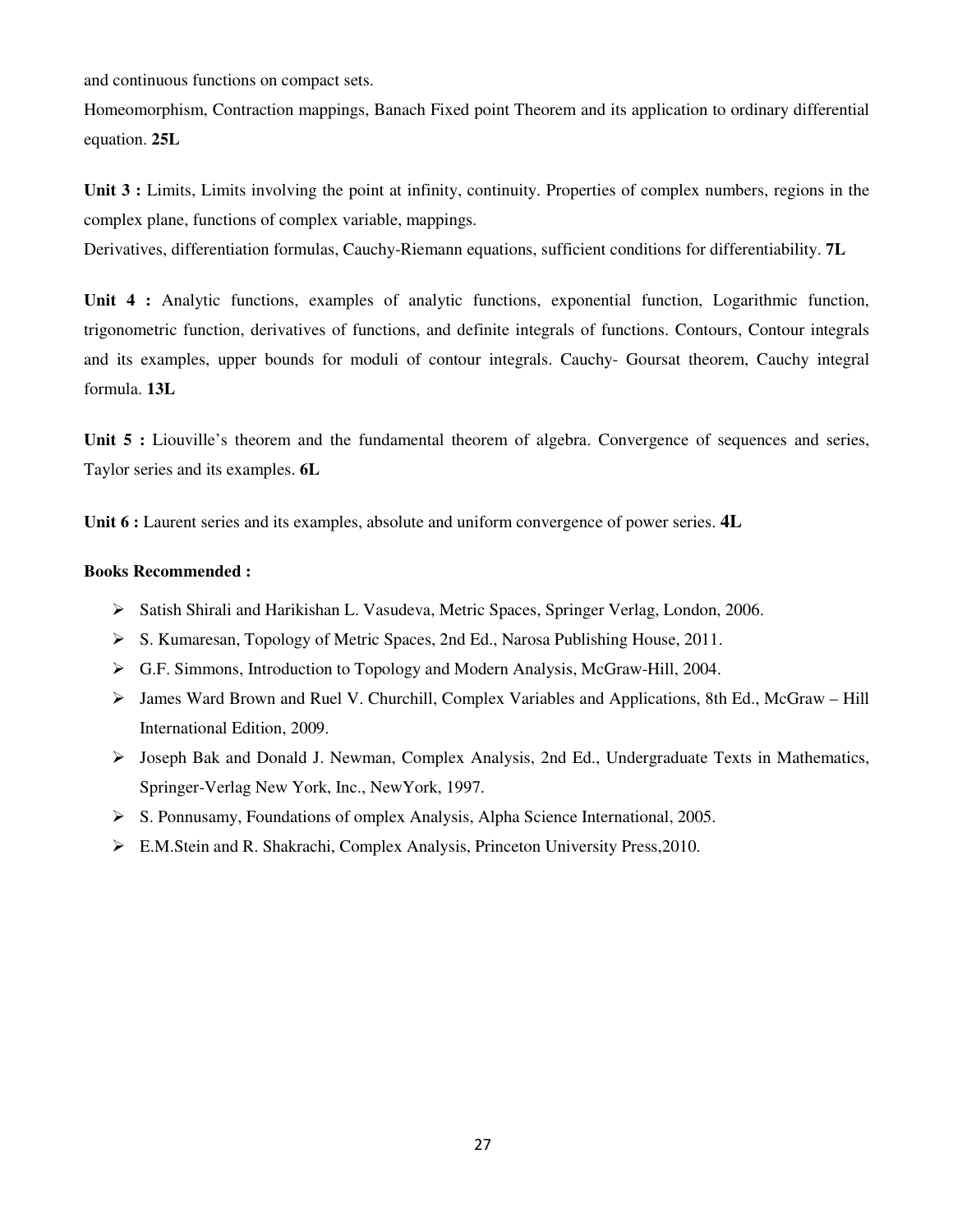## **Course : BMH6CC14**

## **Ring Theory and Linear Algebra II (Marks : 75)**

#### **Total Lecture Hours: 60**

Unit 1 : Polynomial rings over commutative rings, division algorithm and consequences, principal ideal domains, factorization of polynomials, reducibility tests, irreducibility tests, Eisenstein criterion, and unique factorization in Z [x]. Divisibility in integral domains, irreducible, primes, unique factorization domains, Euclidean domains. **20L**

Unit 2 : Dual spaces, dual basis, double dual, transpose of a linear transformation and its matrix in the dual basis, annihilators. Eigen spaces of a linear operator, diagonalizability, invariant subspaces and Cayley-Hamilton theorem, the minimal polynomial for a linear operator, canonical forms. **20L**

Unit 3 : Inner product spaces and norms, Gram-Schmidt orthogonalisation process, orthogonal complements, Bessel's inequality, the adjoint of a linear operator, Least Squares Approximation, minimal solutions to systems of linear equations, Normal and self-adjoint operators, Orthogonal projections and Spectral theorem. **20L**

#### **Books Recommended :**

- John B. Fraleigh, A First Course in Abstract Algebra, 7th Ed., Pearson, 2002.
- M. Artin, Abstract Algebra, 2nd Ed., Pearson, 2011.
- Joseph A. Gallian, Contemporary Abstract Algebra, 4th Ed., Narosa Publishing House, 1999.
- Stephen H. Friedberg, Arnold J. Insel, Lawrence E. Spence, Linear Algebra, 4th Ed., Prentice- Hall of India Pvt. Ltd., New Delhi, 2004.
- S. Lang, Introduction to Linear Algebra, 2nd Ed., Springer, 2005.
- Gilbert Strang, Linear Algebra and its Applications, Thomson, 2007.
- S. Kumaresan, Linear Algebra- A Geometric Approach, Prentice Hall of India, 1999.
- Kenneth Hoffman and Ray Alden Kunze, Linear Algebra, 2nd Ed., Prentice-Hall of India Pvt. Ltd., 1971.
- S.H. Friedberg, A.L. Insel and L.E. Spence, Linear Algebra, Prentice Hall of India Pvt. Ltd., 2004.

## **Course : BMH6DSE31 Mathematical Modelling (Marks : 75)**

#### **Total Lecture Hours: 60**

The modeling process. Arguments from scales: Dimensional analysis **5L**

Arguments from data: Least squares, parameter estimation. **5L**

Linear models: Generalized least squares estimators. **10L**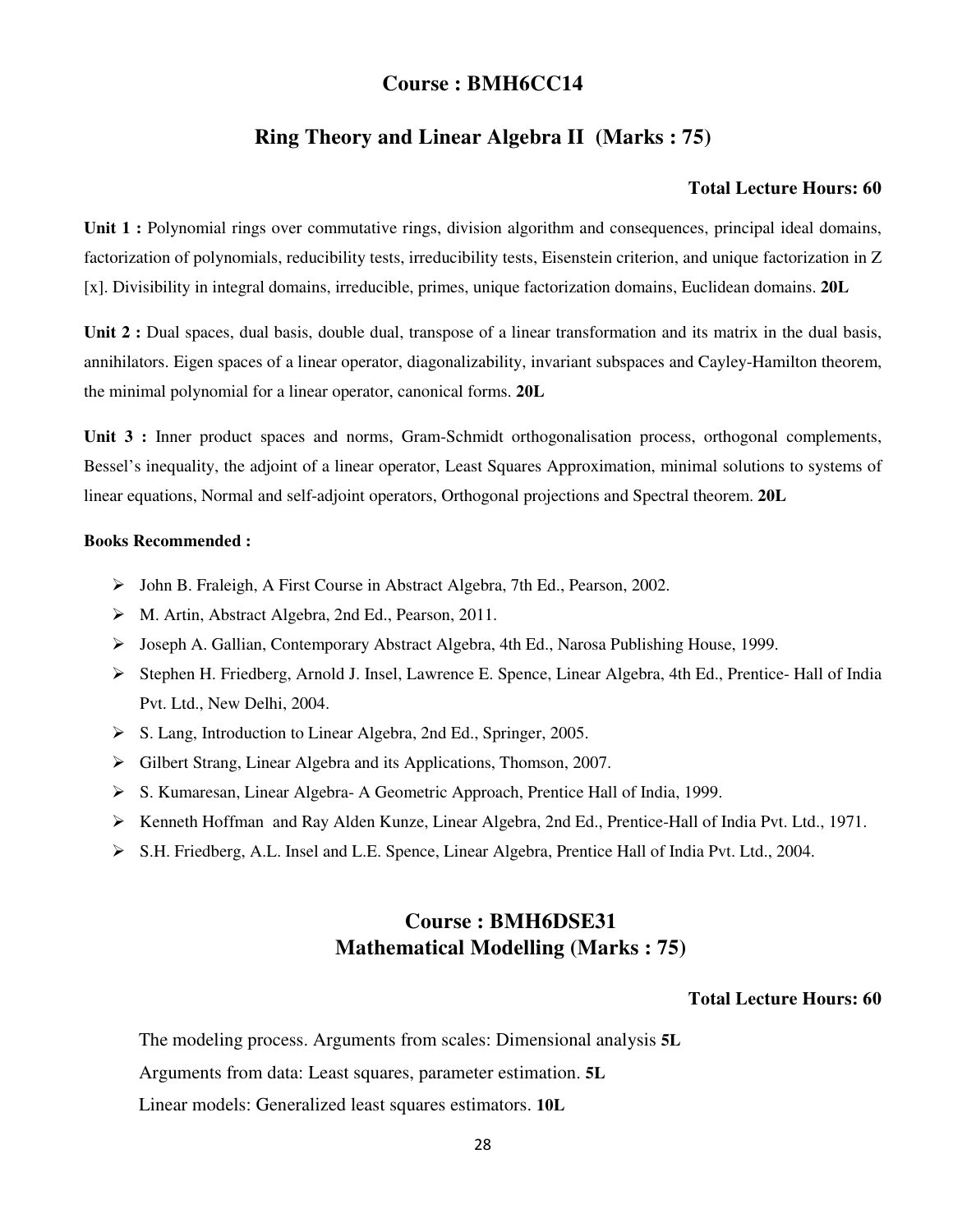Mathematical models in biology: Population models, predator-prey systems. **15L** Stability analysis: Equilibria, oscillations, growth and decay. **10L** Difference equations: Modeling of traffic flows. **5L** Poisson process and single server queueing models. **10L**

#### **Books Recommended :**

- R. Illner et al., Mathematical Modelling: A Case Studies Approach. AMS, 2005.
- E. Bender, Introduction to Mathematical Modelling. Dover, 2000.
- J. Kapur, Maximum-entropy Models in Science and Engineering. Wiley, 1989.
- $\triangleright$  P. Brockwell and R. Davis, Introduction to Time Series and Forecasting, Springer, 2010.
- D. Higham, Modeling and Simulating Chemical Reactions. In: SIAM Review, 347-368, 2008

## **Course : BMH6DSE32 Industrial Mathematics (Marks : 75)**

#### **Total Lecture Hours: 60**

**Unit 1 :** Medical Imaging and Inverse Problems. The content is based on Mathematics of X-ray and CT scan based on the knowledge of calculus, elementary differential equations, complex numbers and matrices. **10L**

**Unit 2 :** Introduction to Inverse problems: Why should we teach Inverse Problems? Illustration of Inverse problems through problems taught in Pre-Calculus, Calculus, Matrices and differential equations. Geological anomalies in Earth's interior from measurements at its surface (Inverse problems for Natural disaster) and Tomography. **15L**

Unit 3 : X-ray: Introduction, X-ray behavior and Beers Law (The fundamental question of image construction) Lines in the place. **10L**

**Unit 4 :** Radon Transform: Definition and Examples, Linearity, Phantom (Shepp - Logan Phantom - Mathematical phantoms). **10L**

**Unit 5 :** Back Projection: Definition, properties and examples. **5L**

Unit 6 : CT Scan: Revision of properties of Fourier and inverse Fourier transforms and applications of their properties in image reconstruction. Algorithms of CT scan machine. Algebraic reconstruction techniques abbreviated as ART with application to CT scan. **10L**

- Timothy G. Feeman, The Mathematics of Medical Imaging, A Beginners Guide, Springer Under graduate Text in Mathematics and Technology, Springer, 2010.
- C.W. Groetsch, Inverse Problems, Activities for Undergraduates, The Mathematical Association of America, 1999.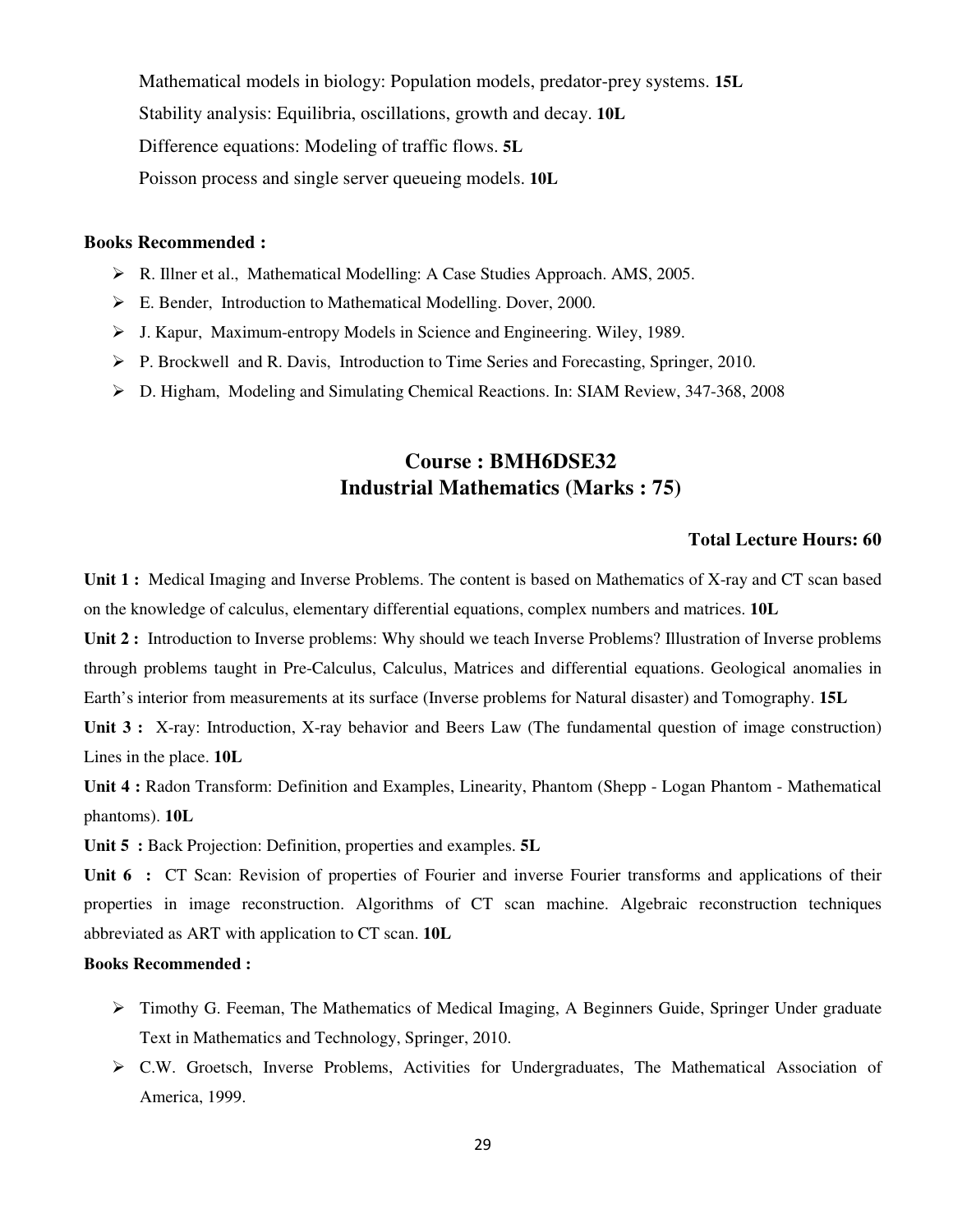Andreas Kirsch, An Introduction to the Mathematical Theory of Inverse Problems, 2nd Ed., Springer, 2011.

## **Course : BMH6DSE33 Group Theory II (Marks : 75)**

#### **Total Lecture Hours: 60**

**Unit 1:** Automorphism, inner automorphism, automorphism groups, automorphism groups of finite and infinite cyclic groups, applications of factor groups to automorphism groups, Characteristic subgroups, Commutator subgroup and its properties. **15L**

**Unit 2 :** Properties of external direct products, the group of units modulo n as an external direct product, internal direct products, Fundamental Theorem of finite abelian groups. **10L**

**Unit 3 :** Group actions, stabilizers and kernels, permutation representation associated with a given group action. Applications of group actions. Generalized Cayley's theorem. Index theorem. **15L**

Unit 4 : Groups acting on themselves by conjugation, class equation and consequences, conjugacy in Sn, pgroups, Sylow's theorems and consequences, Cauchy's theorem, Simplicity of  $A_n$  for  $n \geq 5$ , non-simplicity tests. **20L**

- John B. Fraleigh, A First Course in Abstract Algebra, 7th Ed., Pearson, 2002.
- M. Artin, Abstract Algebra, 2nd Ed., Pearson, 2011.
- Joseph A. Gallian, Contemporary Abstract Algebra, 4th Ed., 1999.
- David S. Dummit and Richard M. Foote, Abstract Algebra, 3rd Ed., John Wiley and Sons (Asia) Pvt. Ltd., Singapore, 2004.
- J.R. Durbin, Modern Algebra, John Wiley & Sons, New York Inc., 2000.
- D. A. R. Wallace, Groups, Rings and Fields, Springer Verlag London Ltd., 1998
- D.S. Malik, John M. Mordeson and M.K. Sen, Fundamentals of Abstract Algebra, Tata McGraw Hill,1997.
- I.N. Herstein, Topics in Algebra, Wiley Eastern Limited, India, 1975.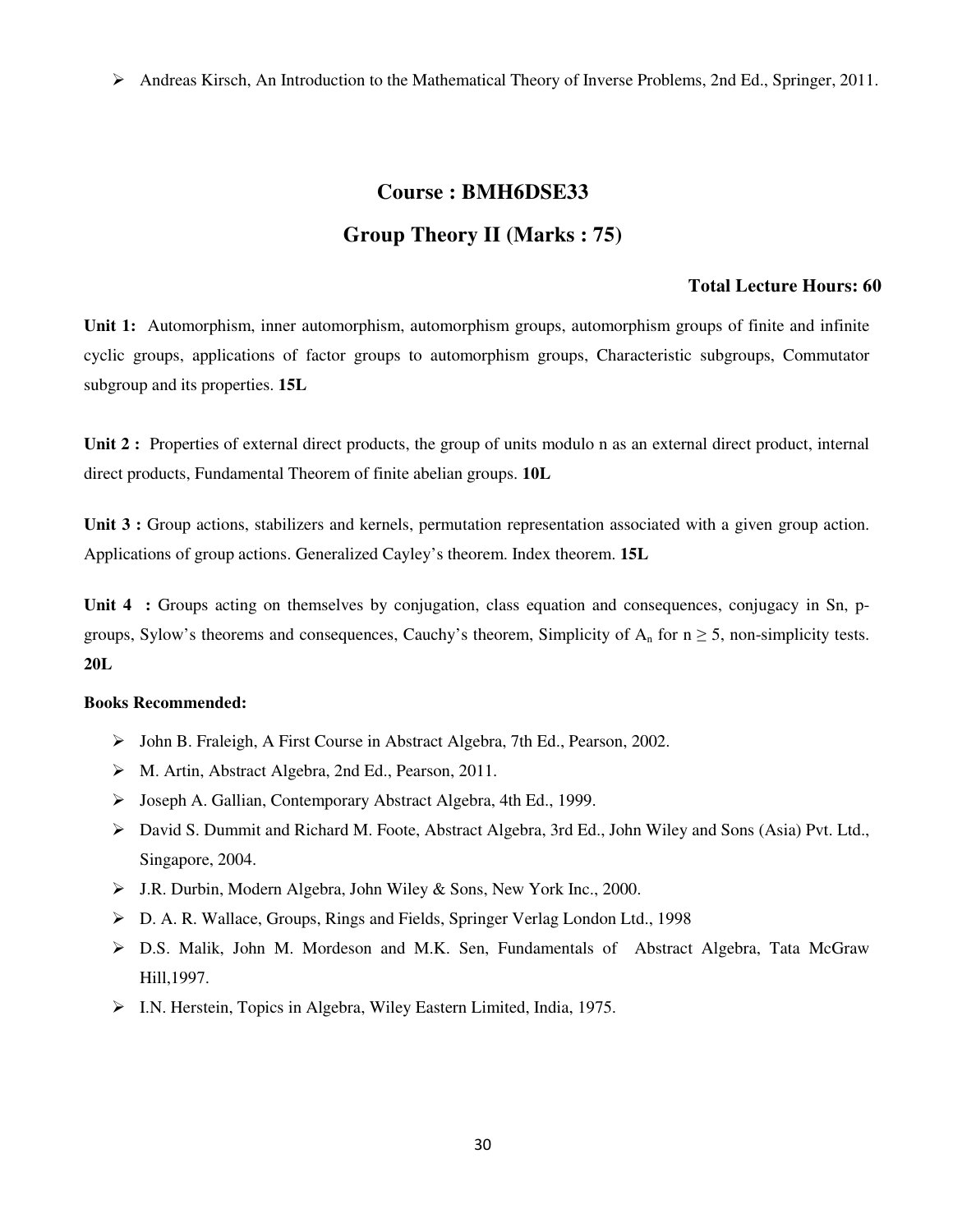## **Course : BMH6DSE41 Bio Mathematics (Marks : 75)**

#### **Total Lecture Hours: 60**

Unit 1 : Mathematical Biology and the modeling process: an overview. Continuous models: Malthus model, logistic growth, Allee effect, Gompertz growth, Michaelis-Menten Kinetics, Holling type growth, Bacterial growth in a Chemostat, Harvesting a single natural population, Prey predator systems and Lotka Volterra equations, Populations in competitions, Epidemic Models (SI, SIR, SIRS, SIC) **15L**

**Unit 2 :** Activator-Inhibitor system, Insect Outbreak Model: Spruce Budworm, Numerical solution of the models and its graphical representation. Qualitative analysis of continuous models: Steady state solutions, stability and linearization, multiple species communities and Routh-Hurwitz Criteria, Phase plane methods and qualitative solutions, bifurcations and limit cycles with examples in the context of biological scenario.

Spatial Models: One species model with diffusion, Two species model with diffusion. Conditions for diffusive instability, Spreading colonies of microorganisms, Blood flow in circulatory system, Travelling wave solutions, Spread of genes in a population. **20L**

**Unit 3 :** Discrete Models: Overview of difference equations, steady state solution and linear stability analysis. Introduction to Discrete Models, Linear Models, Growth models, Decay models, Drug Delivery Problem, Discrete Prey-Predator models, Density dependent growth models with harvesting, Host-Parasitoid systems (Nicholson-Bailey model), Numerical solution of the models and its graphical representation. Case Studies: Optimal Exploitation models, Models in Genetics, Stage Structure Models, Age Structure Models. **15L**

#### **Graphical Demonstration (Teaching Aid) 10L**

- 1. Growth model (exponential case only).
- 2. Decay model (exponential case only).
- 3. Lake pollution model (with constant/seasonal flow and pollution concentration).
- 4. Case of single cold pill and a course of cold pills.
- 5. Limited growth of population (with and without harvesting).
- 6. Predatory-prey model (basic volterra model, with density dependence, effect of DDT, two prey one predator).
- 7. Epidemic model of infuenza (basic epidemic model, contagious for life, disease with carriers).
- 8. Battle model (basic battle model, jungle warfare, long range weapons).

- L.E. Keshet, Mathematical Models in Biology, SIAM, 1988.
- J. D. Murray, Mathematical Biology, Springer, 1993.
- Y.C. Fung, Biomechanics, Springer-Verlag, 1990.
- F. Brauer, P.V.D. Driessche and J. Wu, Mathematical Epidemiology, Springer, 2008.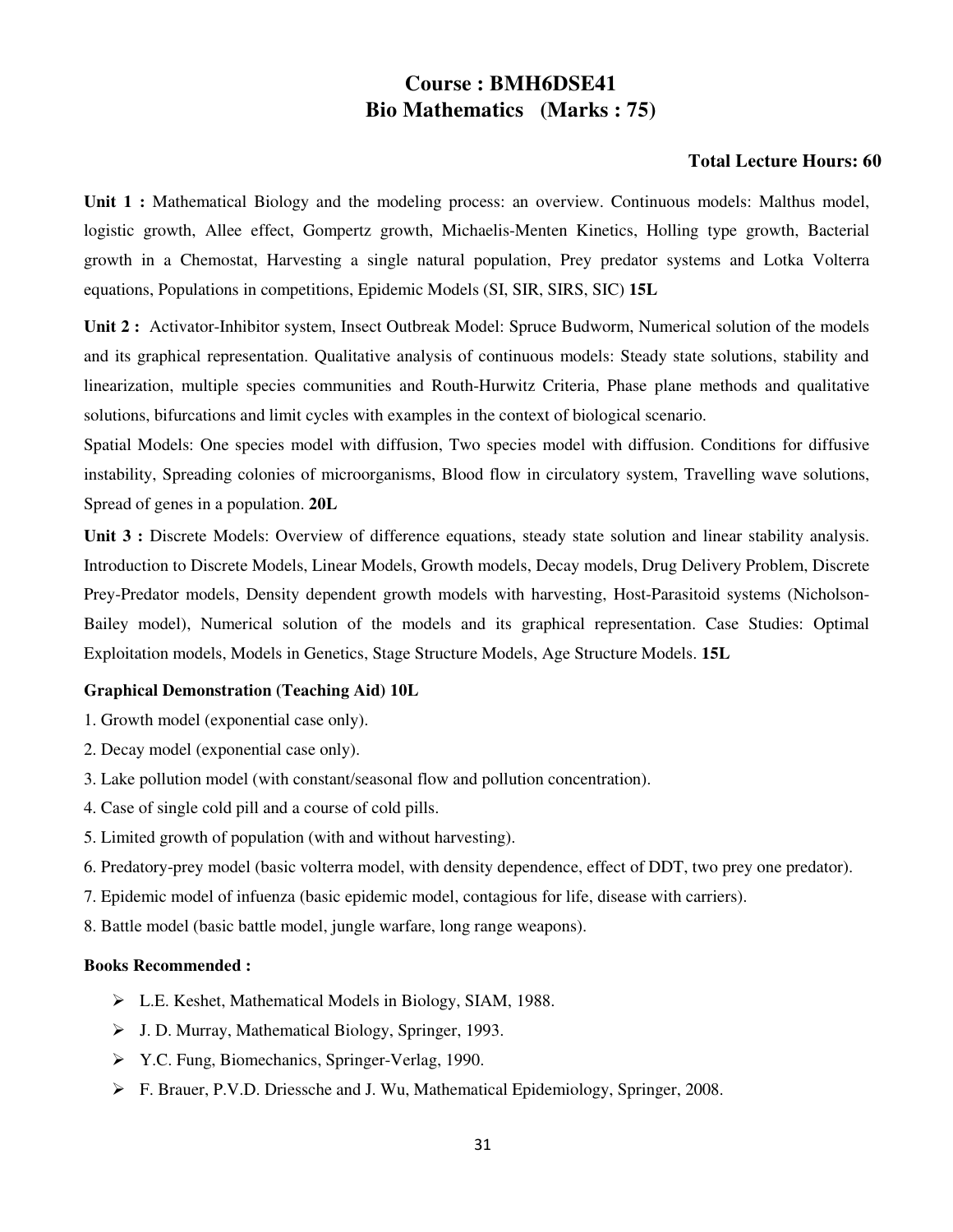M. Kot, Elements of Mathematical Ecology, Cambridge University Press, 2001.

## **Course : BMH6DSE42 Differential Geometry (Marks : 75)**

#### **Total Lecture Hours: 60**

Unit 1 : Theory of Space Curves: Space curves, Planer curves, Curvature, torsion and Serret-Frenet formula. Osculating circles, Osculating circles and spheres, Existence of space curves. Evolutes and involutes of curves. **15L**

**Unit 2 :** Theory of Surfaces: Parametric curves on surfaces, Direction coefficients, First and second Fundamental forms, Principal and Gaussian curvatures, Lines of curvature, Euler's theorem. Rodrigue's formula, Conjugate and Asymptotic lines. **20L**

Unit 3 : Developables: Developable associated with space curves and curves on surfaces, Minimal surfaces.

Geodesics: Canonical geodesic equations, Nature of geodesics on a surface of revolution.

Clairaut's theorem, Normal property of geodesics, Torsion of a geodesic, Geodesic curvature.

Gauss-Bonnet theorem. **25L**

#### **Books Recommended :**

- T.J. Willmore, An Introduction to Differential Geometry, Dover Publications, 2012.
- B. O'Neill, Elementary Differential Geometry, 2nd Ed., Academic Press, 2006.
- C.E. Weatherburn, Differential Geometry of Three Dimensions, Cambridge University Press 2003.
- D.J. Struik, Lectures on Classical Differential Geometry, Dover Publications, 1988.
- S. Lang, Fundamentals of Differential Geometry, Springer, 1999.
- B. Spain, Tensor Calculus: A Concise Course, Dover Publications, 2003

#### **Course : BMH6DSE43**

## **Mechanics-II (Marks : 75)**

#### **Total Lecture Hours: 60**

**Unit-1 :** Interpretation of Newton's laws of motion, Galilean transformation, Concept of absolute length and time, Limitations of Newton's laws in solving problems. **15L**

**Unit-2 :** Equilibrium of fluid in a given field of force, Pressure in a heavy homogeneous liquid, Equilibrium of floating bodies, Isothermal and adiabatic changes in Gases, Convective equilibrium, Stress in continuum body, Stress quadric. **25L**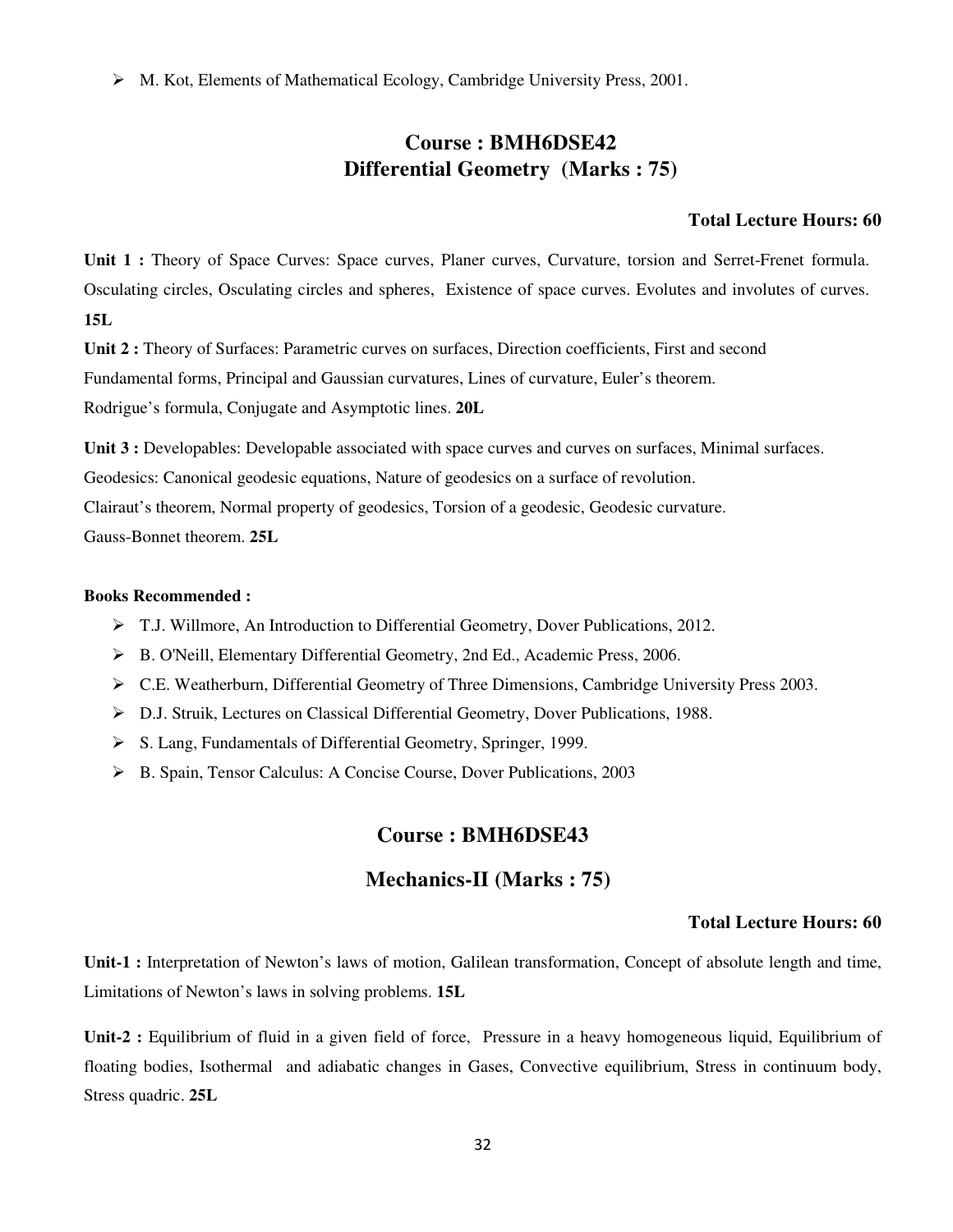**Unit-3 :** Constraints and their classifications, Lagrange's equation of motion for holonomic system, Gibbs-Appell's principle of least constraint, Work energy relation for constraint forces of shielding friction. **20L**

## **Course : BMH6PW01**

## **Project Work (Marks : 75)**

Any student may choose Project Work in place of one Discipline Specific Elective (DSE) paper of Semester -VI. Project Work will be done considering any topic on Mathematics and its Applications. The marks distribution of the Project work is 40 Marks for written submission, 20 Marks for Seminar presentation and 15 Marks for Viva-Voce.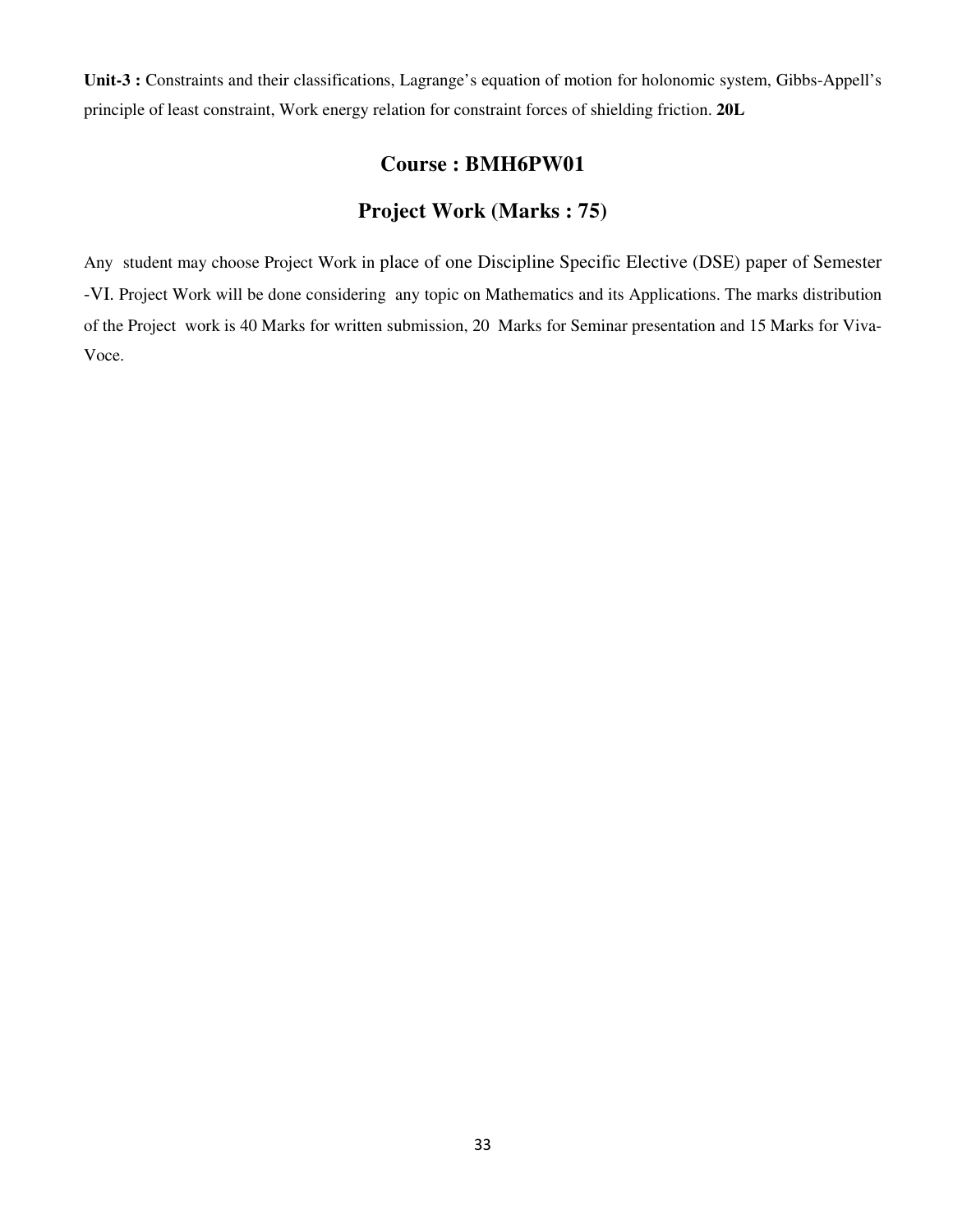# SYLLABUS FOR GENERIC ELECTIVES OF MATHEMATICS (For Other Honours Descipline)

# Under Choice Based Credit System (CBCS)

Effective from 2017-2018



The University of Burdwan

# Burdwan-713104

West Bengal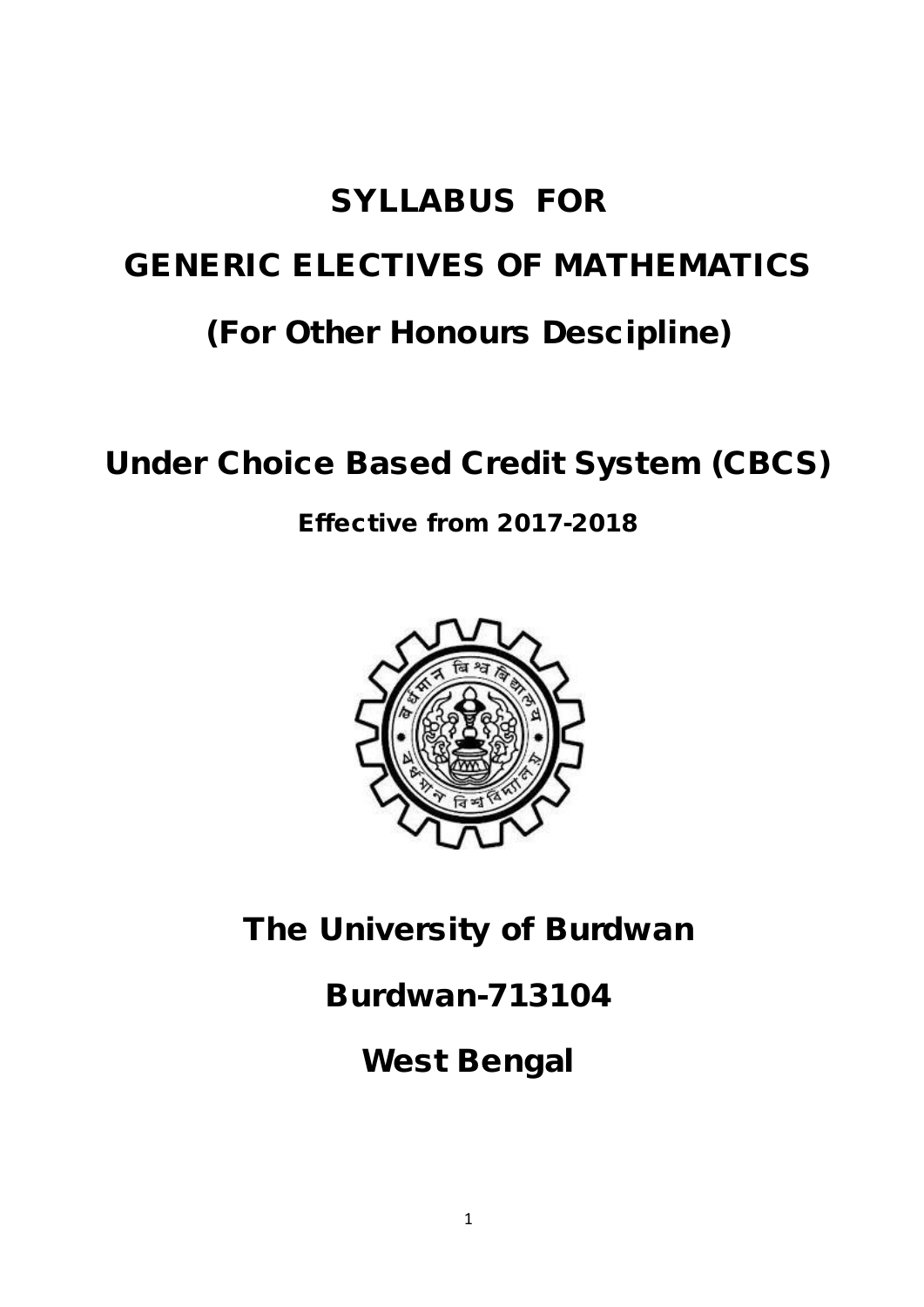| <b>Semester</b> | Course<br><b>Type</b> | <b>Course Code</b> | Name of the Course     | <b>Credit</b><br><b>Pattern</b><br>(L:T:P) | <b>Total</b><br>class<br>hrs./week | <b>Marks</b> | <b>Credit</b> |
|-----------------|-----------------------|--------------------|------------------------|--------------------------------------------|------------------------------------|--------------|---------------|
|                 | GЕ                    | MATH-GE1           | Differential Calculus  | 5:1:0                                      | 6                                  | 75           | 6             |
| П               | GЕ                    | MATH-GE2           | Differential Equations | 5:1:0                                      | 6                                  | 75           | 6             |
| Ш               | GЕ                    | MATH-GE3           | Real Analysis          | 5:1:0                                      | 6                                  | 75           | 6             |
| IV              | GЕ                    | MATH-GE4           | Algebra                | 5:1:0                                      | 6                                  | 75           | 6             |

## **Generic Electives of Mathematics**

**Note :** The detailed syllabi of MATH-GE1, MATH-GE2, MATH-GE3 and MATH-GE4 will be same as BMG1CC1A, BMG2CC1B, BMG3CC1C and BMG4CC1D of B.A./B.SC. (General) in Mathematics respectively.

## **Course : BMOHD1GE1**

## **Differential Calculus (Marks : 75)**

## **Total lecture hours: 60**

Limit and Continuity (ε and δ definition), Types of discontinuities, Differentiability of functions,Successive differentiation, Leibnitz's theorem, Partial differentiation, Euler's theorem onhomogeneous functions. 20L

Tangents and normals, Curvature, Asymptotes, Singular points, Tracing of curves.Parametricrepresentation of curves and tracing of parametric curves, Polar coordinates and tracing of curves in polar coordinates. 15L

Rolle's theorem, Mean Value theorems, Taylor's theorem with Lagrange's and Cauchy's formsof remainder, Taylor's series, Maclaurin's series of sin x, cos x,  $e^x$ ,  $log(H+x)$ ,  $(H+x)^n$ , Maxima andMinima, Indeterminate forms. 25L

## **Books Recommended:**

1. H. Anton, I. Birens and S. Davis, *Calculus*, John Wiley and Sons, Inc., 2002. 2. G.B. Thomas and R.L. Finney, *Calculus*, Pearson Education, 2007.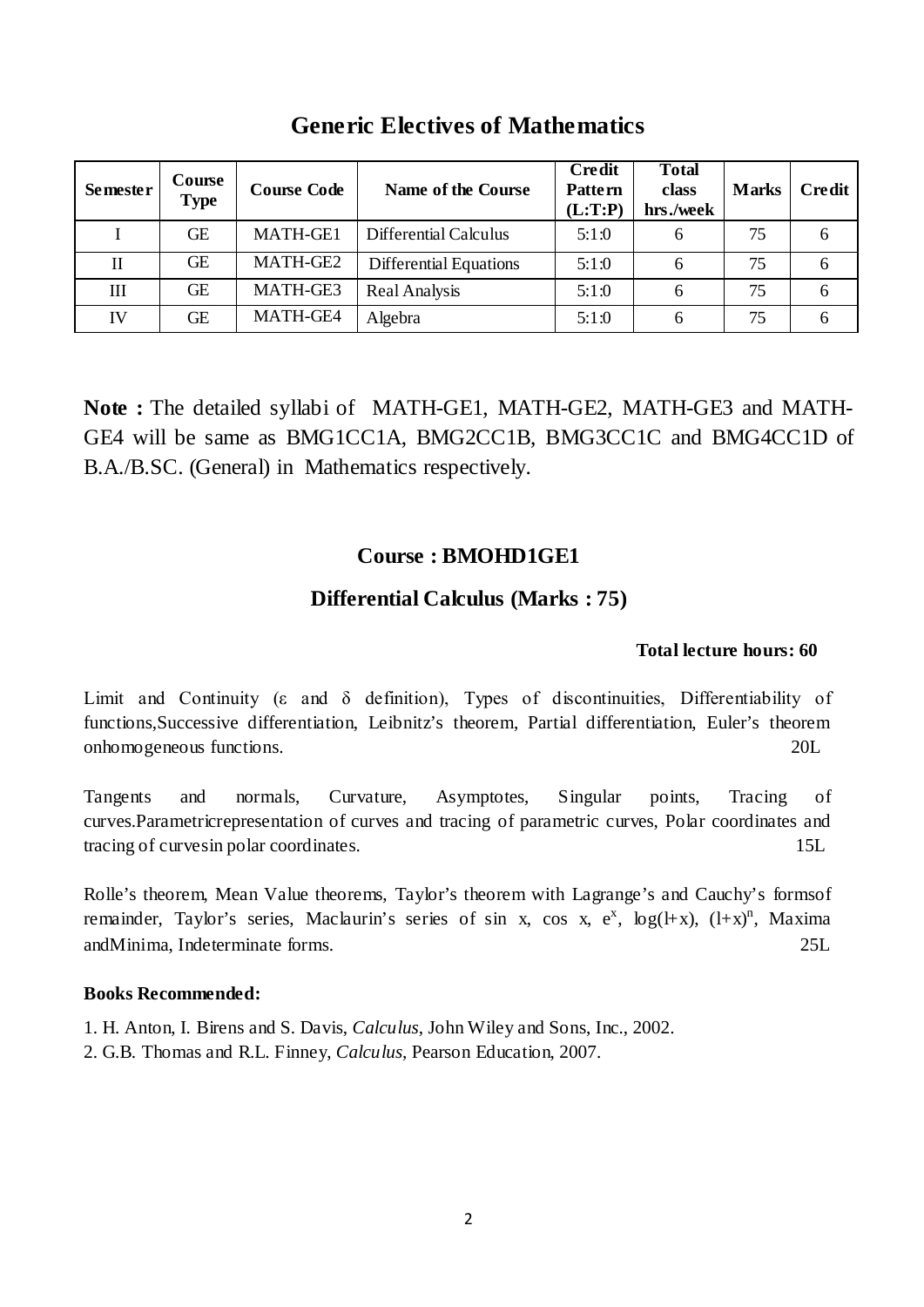## **Course : BMOHD2GE2**

## **Differential Equations (Marks : 75)**

## **Total lecture hours: 60**

First order exact differential equations. Integrating factors, rules to find an integrating factor.First order higher degree equations solvable for x, y, p. Methods for solving higher-orderdifferential equations. Basic theory of linear differential equations, Wronskian, and its properties. Solving a differential equation by reducing its order. 201

Linear homogenous equations with constant coefficients, Linear non-homogenous equations,The method of variation of parameters, The Cauchy-Euler equation, Simultaneous differentialequations, Total differential equations. 16L

Order and degree of partial differential equations, Concept of linear and non-linear partialdifferential equations, Formation of first order partial differential equations, Linear partialdifferential equation of first order, Lagrange's method, Charpit's method. 15L

Classification of second order partial differential equations into elliptic, parabolic and hyperbolicthrough illustrations only. 9L

## **Books Recommended:**

1. Shepley L. Ross, *Differential Equations*, 3rd Ed., John Wiley and Sons, 1984.

2. I. Sneddon, *Elements of Partial Differential Equations*, McGraw-Hill, International Edition,1967.

## **Course : BMOHD3GE3**

## **Real Analysis (Marks : 75)**

## **Total lecture hours: 60**

Finite and infinite sets, examples of countable and uncountable sets.Real line, bounded sets,suprema and infima, completeness property of R, Archimedean property of R, intervals.Conceptof cluster points and statement of Bolzano-Weierstrass theorem. 15L

Real Sequence, Bounded sequence, Cauchy convergence criterion for sequences. Cauchy'stheorem on limits, order preservation and squeeze theorem, monotone sequences and theirconvergence (monotone convergence theorem without proof). 15L

Infinite series. Cauchy convergence criterion for series, positive term series, geometric series,comparison test, convergence of p-series, Root test, Ratio test, alternating series, Leibnitz's